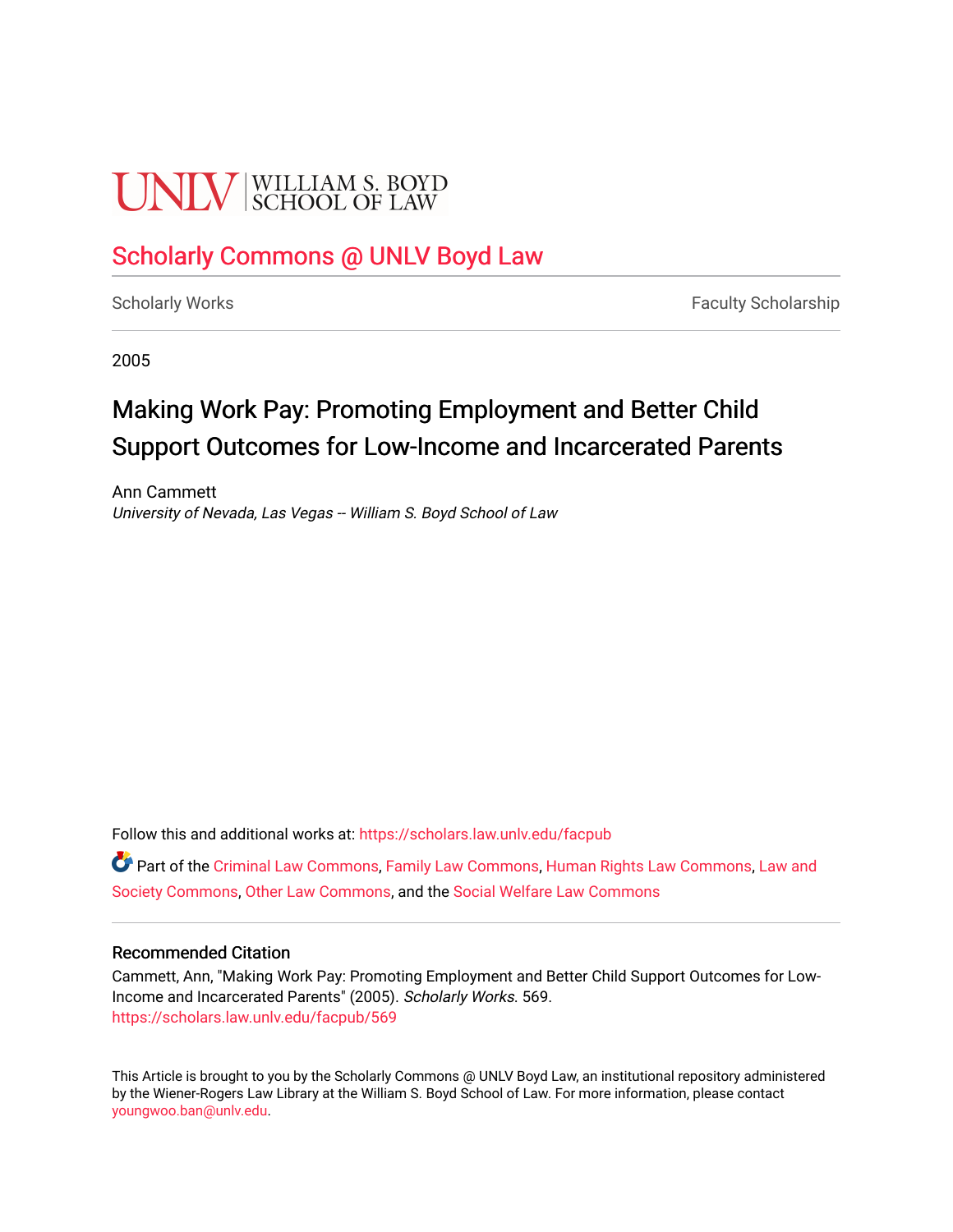

# **Making Work Pay:**

**Promoting Employment and Better Child Support Outcomes for Low-Income and Incarcerated Parents** 

> **By Ann Cammett**  February 2005

The New Jersey Institute for Social Justice, Inc., is a non-partisan urban research and advocacy organization established in 1999 by the Amy and Alan V. Lowenstein Foundation. Based in Newark, New Jersey, the Institute works at the state and local level to promote the development of economically healthy and vibrant urban communities and to challenge practices and policies that prevent urban New Jersey from achieving its full potential. The Institute, often in partnership with others, undertakes policy-related research and analysis, develops and implements model programs, and engages in advocacy, including litigation when appropriate, to further its mission.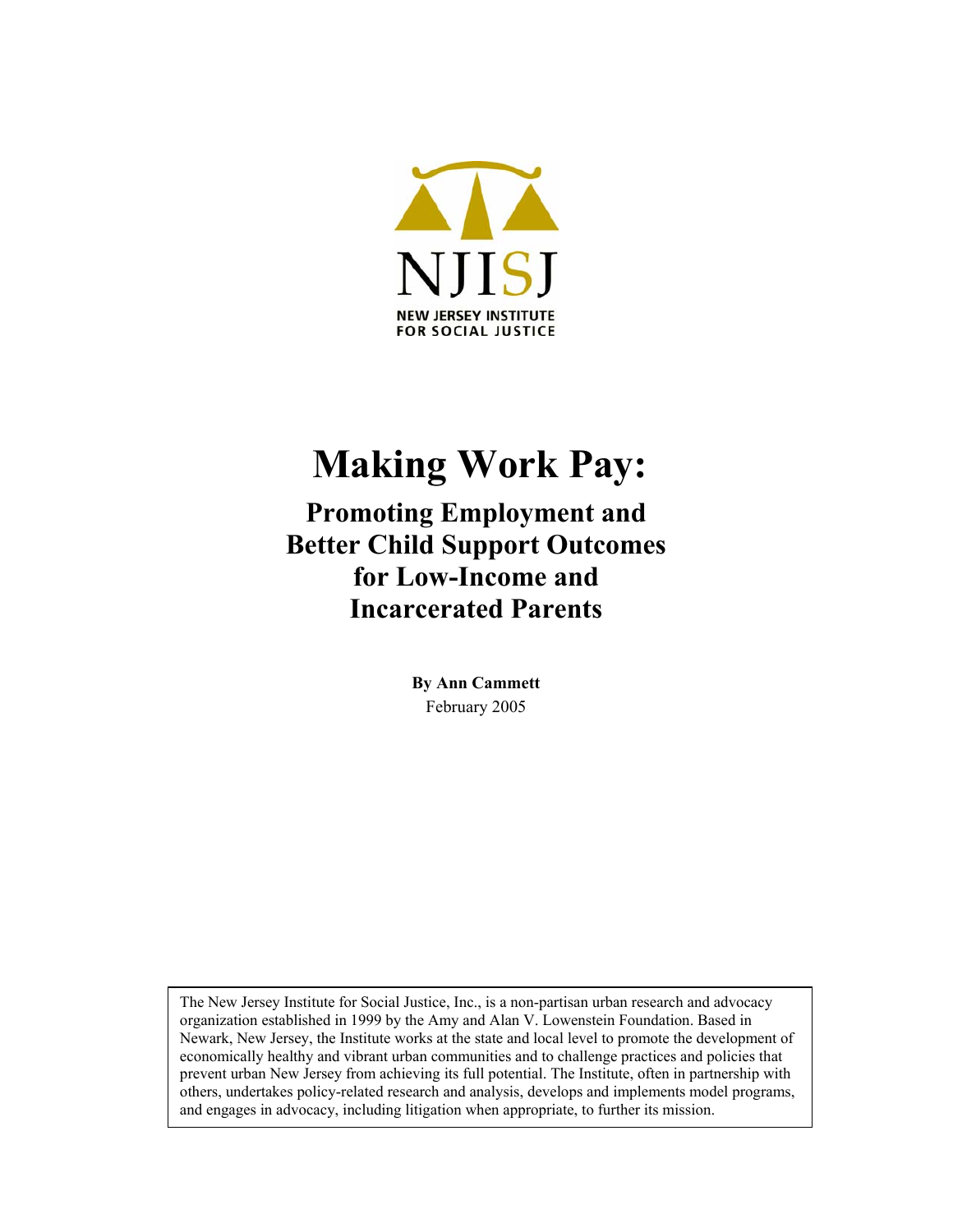# **Acknowledgments**

The author wishes to acknowledge the following individuals, agencies, and organizations for their assistance in producing this report: Alisha A. Griffin, Assistant Director, Department of Human Services, Division of Family Development of the State of New Jersey; Mary McManus, Senior Family Law Attorney, Legal Services of New Jersey; Theresa Andrews, Supervising Hearing Officer, Child Support, Administrative Office of the Courts; Thomas D'Angelo and Carol Lyew-Giles, Essex (Child Support) Probation; Loretta Vitale, Sheila Jackson, and Carmelo Velazquez, the Family Division of the Superior Court of New Jersey; Donny Bellamy, Parents Anonymous, Inc.; and Johnna Christian, Rutgers-Newark School of Criminal Justice. Special thanks for the thoughtful contributions of Ellen Brown, Rodney Brutton, Yahonnes Cleary, Rebecca Doggett, Kelly Dougherty, Nancy Fishman, Marcia Gallo, Craig Levine, Sam Munger, Rita Simmons and Ken Zimmerman. Finally, my appreciation is extended to the following individuals for their considerable contributions to the body of child support knowledge: Elaine Sorenson, The Urban Institute; Paula Roberts, The Center for Law and Social Policy; and Jessica Pearson, Center for Policy Research.

# **New Jersey Institute for Social Justice Board of Trustees**

Thomas Ashley John H. Lowenstein Robert Curvin Roger A. Lowenstein Dickinson R. Debevoise, *Vice President* Melville D. Miller, Jr. Jon Dubin Mark Murphy Douglas S. Eakeley, *Treasurer* Richard W. Roper Zulima V. Farber Theodore V. Wells, Jr., *Secretary* John Farmer, *President* Maria Vizcarrondo-DeSoto Nicholas deB. Katzenbach, *President Emeritus*

Founder and Board Member Emeritus Alan V. Lowenstein

For information about this report, please contact Ann Cammett [\(acammett@njisj.org\)](mailto:acammett@njisj.org) or Nancy Fishman (nfishman@njisj.org).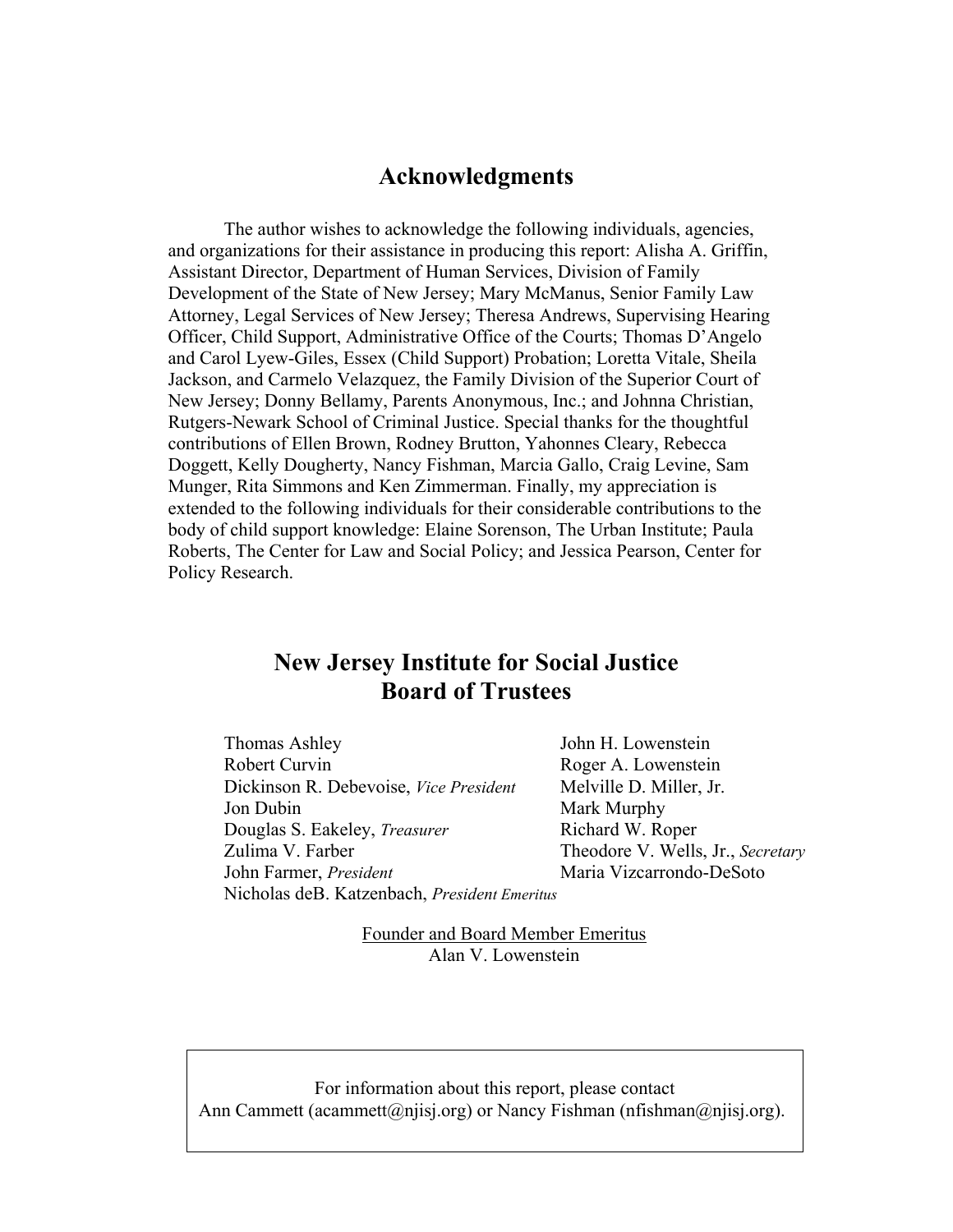# **Table of Contents**

| Background: Child Support Enforcement                                                                                                                                                                                                                           |
|-----------------------------------------------------------------------------------------------------------------------------------------------------------------------------------------------------------------------------------------------------------------|
| An Overview of the Child Support System<br>Federal Policy and Child Support Enforcement<br>Child Support and Families on Public Assistance<br>New Jersey Child Support Enforcement                                                                              |
|                                                                                                                                                                                                                                                                 |
| The Unintended Effects of Aggressive Enforcement<br>Who Are Low-income Noncustodial Fathers?<br>Helping Low-Income Parents Become Financial Contributors                                                                                                        |
|                                                                                                                                                                                                                                                                 |
| The Collateral Consequences of Incarceration                                                                                                                                                                                                                    |
|                                                                                                                                                                                                                                                                 |
| Pattern and Practice: How Child Support Law Really Works                                                                                                                                                                                                        |
| Setting the Initial Child Support Award<br>Imputing income to an unemployed or underemployed parent<br>Making a Default Order<br>Modifying a Child Support Order<br>Adjusting Orders during Incarceration<br>Problems with Modifying Arrears While Incarcerated |
| 18                                                                                                                                                                                                                                                              |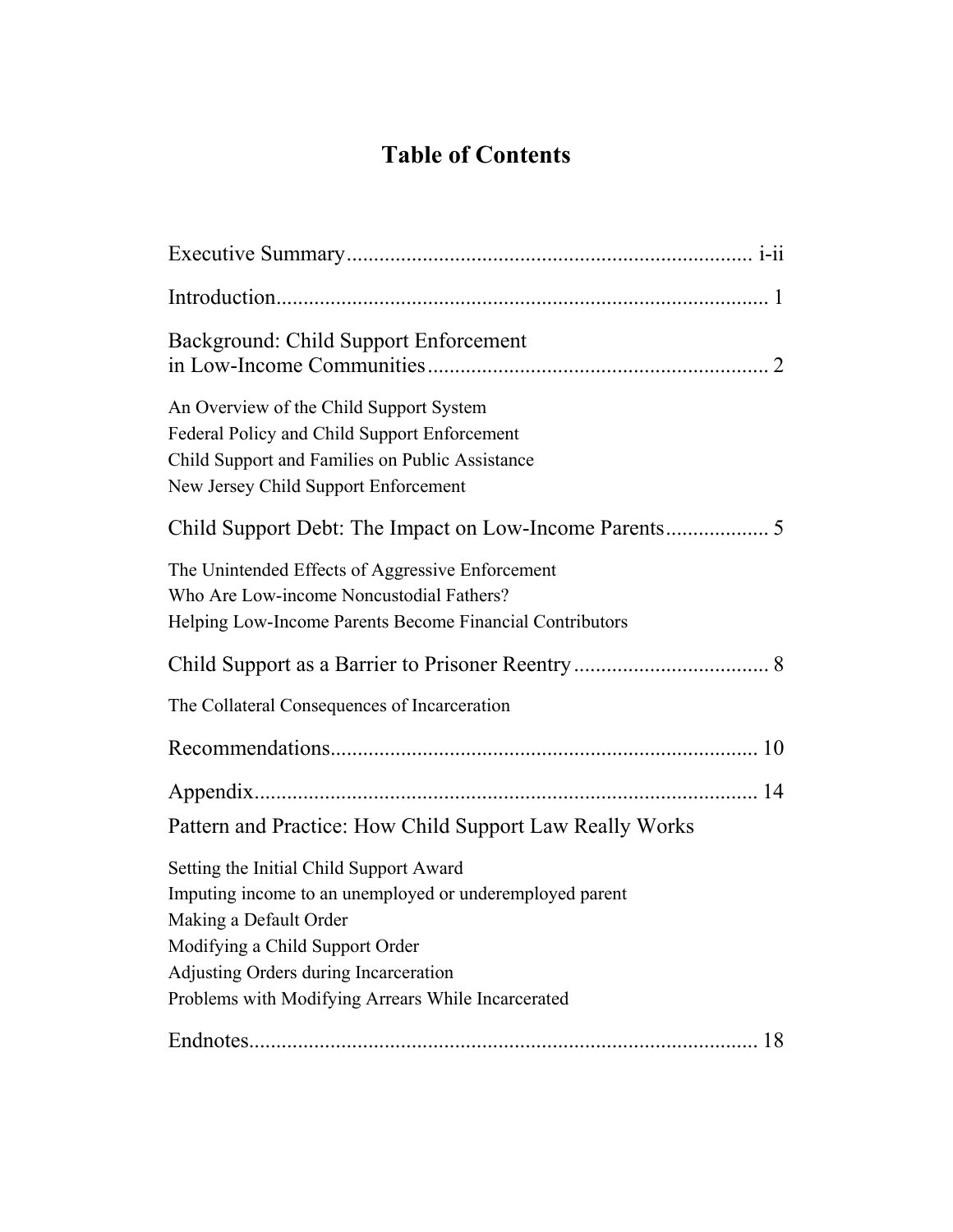# **Executive Summary**

<span id="page-4-0"></span>Child support is a crucial component of any widespread effort to strengthen lowincome families. It is also a critical concern for formerly incarcerated parents struggling to obtain employment, rebuild family ties, and reintegrate into New Jersey communities.

A close examination of child support in low-income families reveals that many debtors are noncustodial fathers with marginal education and job skills, but who have support obligations that far outstrip their ability to contribute. Studies indicate that poor children are much more likely to receive regular payments when the amount of an order is reasonable and comports with real income. Moreover, fathers that pay consistent child support are more engaged with their children, resulting in more positive financial and social outcomes for families. Obviously, child support enforcement is critically important in furthering this goal. In recent years, though, enhanced federal and state collection efforts have outpaced the creation of job and education programs to help poor parents who cannot earn enough income to become regular financial contributors in their children's lives. There is also insufficient attention paid to policies and practices that create inappropriate arrears which make payment of ongoing support more difficult for low-income debtors.

Child support problems are compounded for low-income incarcerated men and women. 70,000 individuals will reenter New Jersey communities from state prisons over the next five years. Disproportionately African-American, many of them will have significant child support and other debt and will be subject to a broad array of legal barriers that severely impact their options in the labor market. Because enforcement sanctions that inhibit these parents from getting and keeping employment ultimately undermine their families and the health of our communities, incarcerated parents merit our special attention.

The New Jersey Institute for Social Justice has prepared this report in response to concerns about child support debt  $-$  in particular as it creates a barrier to employment for low-income parents and works at cross-purposes with the goals of the child support program. Drawing on examples from other states, this report identifies a range of policies that inform child support practice in New Jersey and offers administrative, legislative, and programmatic solutions to address child support arrears owed by low-income and incarcerated parents. The key recommendations include:

#### **Encourage formal employment for parents with child support obligations**

- **Provide sliding scale garnishment for low-wage workers.** Current federal law permits the state to garnish up to 65 percent of a worker's salary for child support and other debt. While a higher wage worker's post-garnishment income may provide sufficient money to live on, this is not so for low-wage workers. New Jersey should impose a lower ceiling to limit garnishment. A third of the states provide for a 50 percent maximum on withholding, and many allow for even less. The state can also adopt a statute of limitations for collecting arrears after children reach adulthood.
- x **Refine the statute permitting license suspension for child support arrears.** A driver's, professional, or recreational license can be suspended or denied if a parent owes child support, severely restricting the ability to work in a suburban state such as New Jersey. Currently low-wage workers can only regain licenses by paying 25% of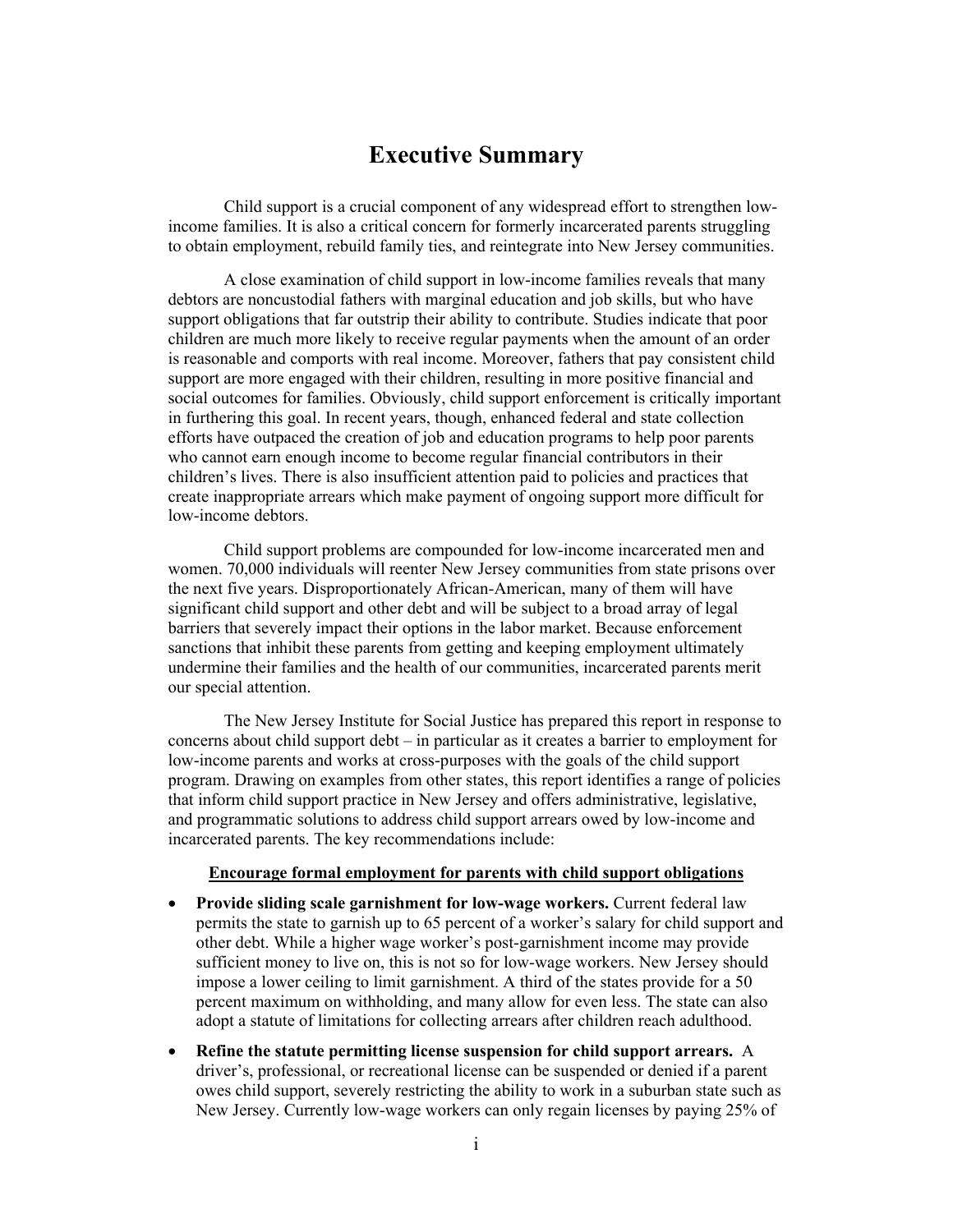the outstanding balance and repaying the remainder within one year. This can be impossible for low-wage workers. Their circumstances can be addressed by reducing the lump sum payment amount and extending repayment time for arrears (as long as ongoing support is paid).

**•** Provide state tax credits for very low-income noncustodial parents who pay **child support.** Currently noncustodial parents are not eligible for many of the tax benefits that are available to custodial parents, such as the Earned Income Tax Credit. State tax credits should be extended to very low-income noncustodial parents that pay ongoing child support in the state of New Jersey.

#### **Identify and address policies and practices that create child support debt**

- Toll (or suspend) child support obligations for incarcerated parents. Federal law prohibits the forgiveness of child support arrears once they accrue. A legislative approach to addressing this problem would allow for suspension of arrears during incarceration. This would also reduce the administrative costs of modifying support orders from prison. Similar laws already exist in North Carolina and Virginia.
- x **Make support modification part of intake procedure at correctional facilities.** In the absence of legislation that suspends child support, the state can assist qualified inmates with modifications upon entry to prison in New Jersey. For example, Massachusetts employs a full-time child support employee at its reception facility.
- Consider passing legislation in New Jersey to "cap" arrears. If a parent's income is at or below the poverty level while child support mounts, the state can limit the amount of debt assessed by law. New York has used this strategy by capping child support arrears at the \$500.00 mark if a parent can demonstrate to the court that his sole income was derived from public assistance, SSI, or that he was otherwise living at the federal poverty level during the entire period of accrual.
- **Review child support orders more frequently.** Support orders are automatically reviewed after three years. Providing an *annual* review would reflect the volatile nature of the job market for low-income parents and result in more accurate orders. Support can be adjusted more quickly for a period of unemployment, and custodial parents can get *increased* support sooner if a worker's economic prospects improve.

#### **Have realistic expectations of low-income parents who try to pay support**

- x **Provide partial or graduated waiver of child support debt owed to the state.** New Jersey needs broad-based strategies to assist low-income parents with resolving child support arrears while they continue to provide consistent support to their children. In exchange for completing an education, job training, or parenting program  $f -$  as well as consistent payment of ongoing child support  $f -$  federal law permits discharging a percentage of arrears or accumulated interest owed to the states. Programs like this exist in a number of states including Vermont, Washington, and Minnesota.
- x **Identify state and federal sources of support to get noncustodial parents into paying jobs.** Most importantly, the state must make a priority of designing effective jobs programs to assist poor parents with employment (and increasing their capacity to pay child support long-term). For example, transitional jobs programs have proven effective at turning low skilled, hard-to-employ individuals into wage earners.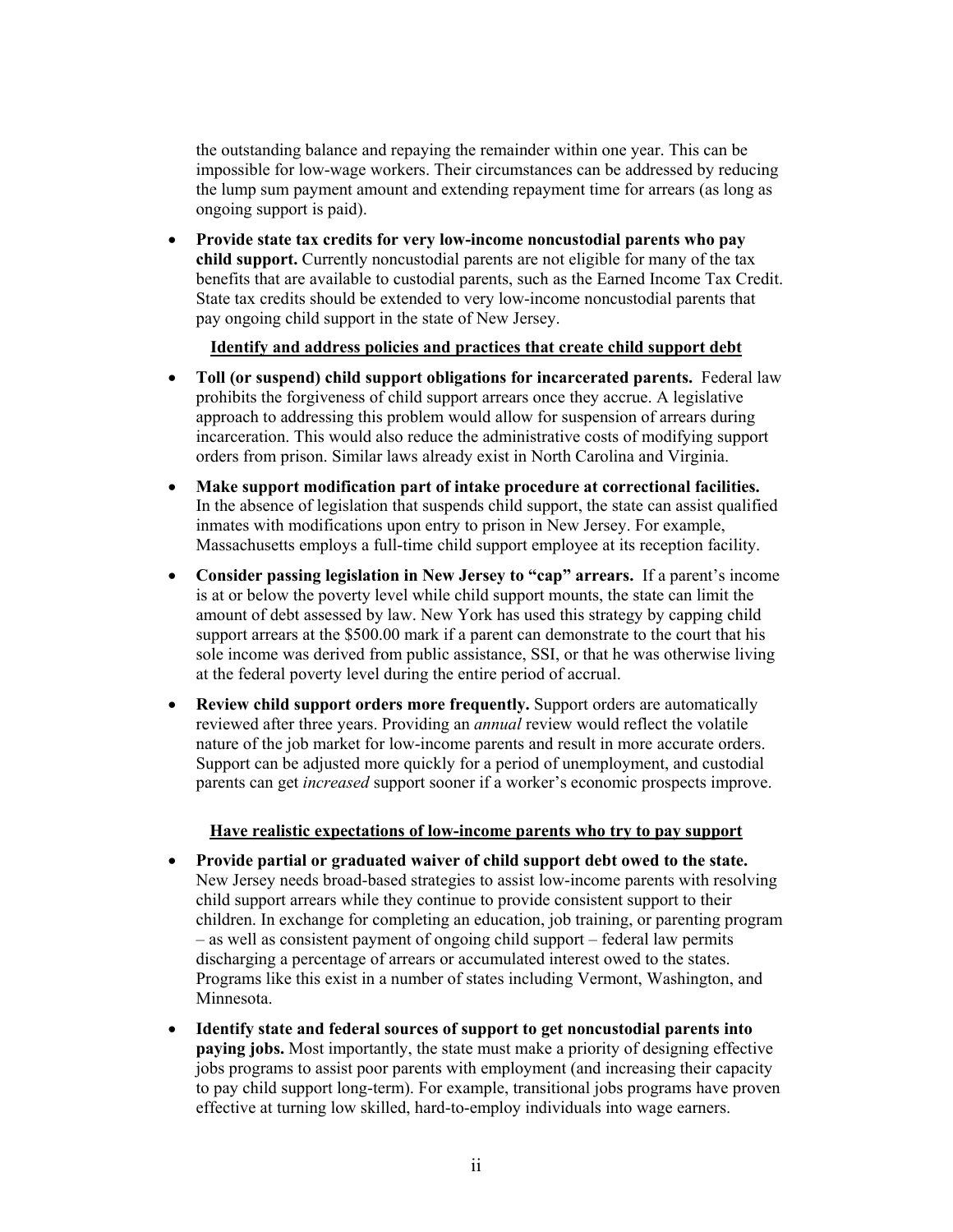### **Introduction**

<span id="page-6-0"></span>Few would question the importance of encouraging parents to provide emotional and economic support to their children. To address the widespread problem of unpaid child support, the federal government and the states, including New Jersey, implemented stronger enforcement tools to ensure its collection. Studies show that eligible families are more likely to receive increased support as a result of enhanced enforcement, and this is a positive trend for America's children. On the other hand, although enforcement tools are useful when targeting parents with the ability to pay; they are not effective against those who can't pay due to unemployment, illness, or incarceration.

The vast majority of noncustodial parents are fathers. In very poor communities, many fathers with support obligations don't pay simply because they don't earn enough. They are not deadbeats  $-$  they are "deadbrokes"  $-$  and suffer from marginal employment and income earnings that are more volatile over time. Very low-income fathers are rightly expected to contribute to the upkeep of their children, but tend to have poor job prospects and low educational levels. Moreover, they receive far fewer government-based employment support services than low-income custodial mothers living with the children. Unpaid child support can grow quickly during a period of unemployment, and can result in substantial debt and alienation from their families. Furthermore, nonpayment can bring about a myriad of enforcement sanctions, such as driver's license suspension, that will paradoxically subvert their ability to pay ongoing support in the future.

The problems faced by poor child support debtors are compounded for those who are incarcerated. Most people in jail or prison are also low-income parents, and are likely to have support obligations when reentering their communities. Those with criminal records can also experience mounting arrears *while* incarcerated, and experience a broad array of other barriers to successful reentry, such as significant exclusions from employment and housing. Child support sanctions are a significant addition to a host of reentry barriers that discourage employment in the formal labor market. Recently released prisoners, who would benefit from establishing positive engagement with families, the formal labor market and the social order, may enter the underground economy as a result.

Society has dual goals of collecting needed support for children  $-$  and also successfully returning prisoners to their communities as employed citizens who are capable of providing for their families. Striking a balance between the two is necessary, and these goals need not be mutually exclusive. Nationally, policymakers are acknowledging that the cumulative effect of child support enforcement practices that leave low-income incarcerated parents with overwhelming arrears that can never be paid serves neither the interests of children that need support, nor their custodial parents.

This paper outlines the policies and practices that have informed child support enforcement nationally and statewide, and defines the impact of those policies on lowincome parents – and in particular the employment obstacles experienced by incarcerated obligors. Finally, we offer an Appendix to describe the process of making support orders in New Jersey, and recommendations to address the more counterproductive aspects of child support enforcement.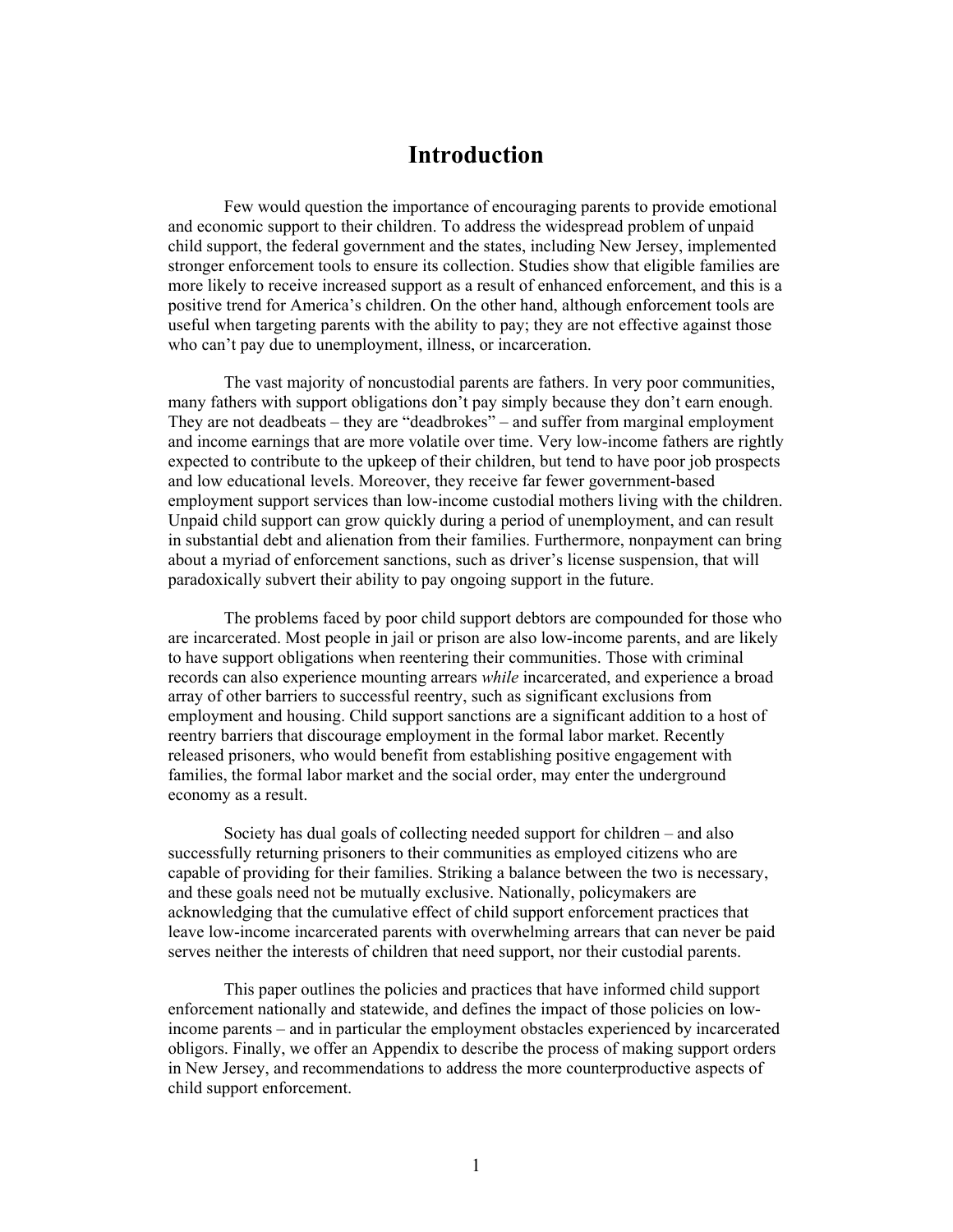# <span id="page-7-0"></span>**Background: Child Support Enforcement in Low-Income Communities**

The child support system looms large in low-income communities. When families are poor, the distribution of available resources takes on elevated importance, and decisions about how to divide them are difficult.<sup>[1](#page-28-0)</sup> For custodial parents, support from an absent parent – usually the father – represents a critical source of income. This is particularly true for custodial mothers that are no longer receiving public assistance.<sup>[2](#page-28-1)</sup> On the other hand, low-income fathers themselves have extremely limited resources, but tend to have child support orders that exceed their financial abilities.<sup>[3](#page-28-2)</sup> Of the seven million noncustodial fathers who do not pay child support, 2.5 million are very poor and have marginal education and job skills. If they cannot pay support ordered by a court they build up debt – referred to as *arrears* – and that debt grows very quickly. How does this come about?

The federal government created support enforcement mechanisms for the important purpose of retrieving child support from noncustodial parents, but also as a vehicle for creating "self-sufficient" families in the advent of welfare reform. As a practical matter, government policymakers envisioned that women head-of-households who were transitioning from welfare to work would begin to receive enough child support to keep them out of poverty, even though the fathers of their children were often as poor as their mothers.<sup>[4](#page-28-3)</sup> To understand how a system that was intended to support selfsufficiency in poor communities would have the opposite effect and provide disincentives to paying support, one must examine the evolution of child support enforcement.

#### **An Overview of the Child Support System**

Child support is predicated on the notion that dependant children are entitled to support from both parents. Children that are born to married parents are entitled to support from the noncustodial parent if those parents later separate. Support includes regular financial payments and medical coverage, and is usually set through a state divorce or separation proceeding. For *non-marital* children – or children born to unmarried parents  $-$  the paternity of the child must be established through either a voluntary written acknowledgment or in a legal proceeding before a support order can be established against a father.<sup>[5](#page-28-4)</sup>

Historically, child support and other family problems have been resolved through the application of state domestic relations laws. Each state has its own requirements for providing child support and for addressing a parent's request to "modify" an award (requests that an order be increased or decreased due to a change in financial circumstances). Before the federal government took an active involvement in overhauling the child support system, there were several potentially significant problems that emerged in the making and the enforcement of child support orders.

First, setting the original support order was often completely within the discretion of the judge. In the absence of any specific guidelines, a support award was loosely based on the judge's personal assessment of the needs of both parents and children. Since the process was so arbitrary, it produced orders that were unpredictable and resulted in different awards for similar litigants – and many of these awards were inadequate for the support of children. One study found that most noncustodial parents paid more in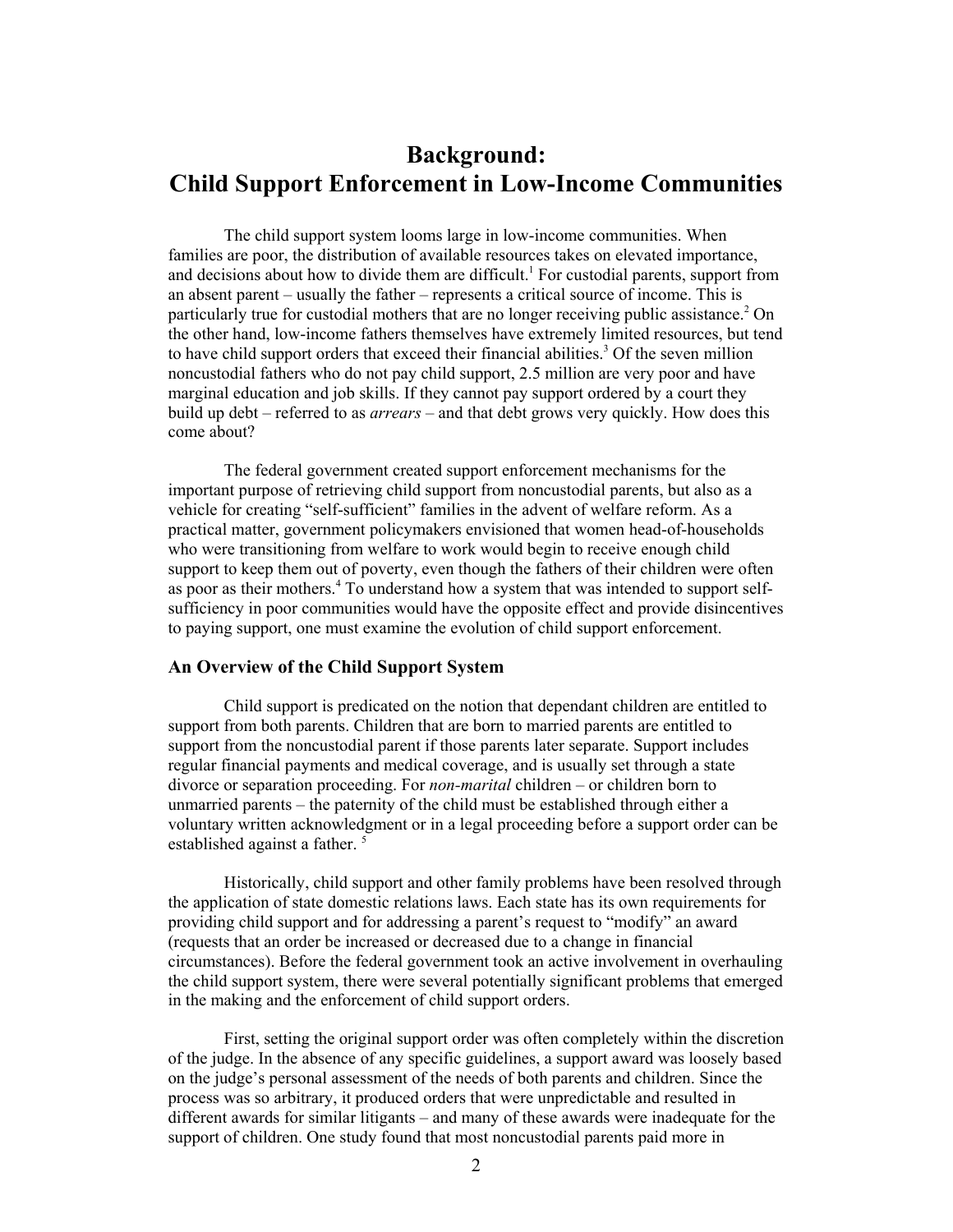monthly car payments than they did in child support payments.<sup>[6](#page-28-5)</sup> Second, in the event that noncustodial parents failed to pay, the burden to enforce the support order through the courts fell on the custodial parent, usually the mother. Owing to the dearth of enforcement tools, these families were recovering an abysmal percentage of support owed to them by noncustodial fathers. In 1985, it was estimated that less than half of the women owed child support received the full amount due, and a full 26% received no support at all.<sup>7</sup> Clearly there was a need for standardization of these processes, as well as for better enforcement tools.

#### **Federal Policy and Child Support Enforcement**

The problem of inadequate and uncollected support was of serious concern to those in the federal government, which had established the safety net for low-income familiesin 1935 with its Aid to Families with Dependent Children (AFDC) program.<sup>8</sup> By the early 1970s, Congress recognized that the composition of the AFDC caseload had changed drastically. In earlier years the majority of children needed financial assistance because their fathers had died; by the 1970s, the majority needed aid because their parents were separated, divorced, or never married. The Child Support Enforcement and Paternity Establishment Program, enacted in 1975, <sup>9</sup> was a response by Congress to reduce public expenditures on welfare by obtaining support from noncustodial parents on an ongoing basis; to help non-AFDC families get support so they could stay off public assistance; and to establish paternity for children born outside marriage so that child support could be obtained for them.<sup>10</sup> The federal child support system was originally designed not specifically to help children, but rather to recover the cost of public assistance paid by the government. $^{11}$ 

In this new federal framework, Congress provided funding to states in order to help operate child support programs, which would be overseen by the federal Office of Child Support Enforcement (OCSE). The states were to create enforcement agencies, known as IV-D programs, in accordance with federal law. In exchange, the government would reimburse the states for a majority of costs to administer the program.<sup>12</sup>

#### **Child Support and Families on Public Assistance**

A hallmark of the IV-D requirement was that custodial parents whose families received federally funded cash assistance were required to assign their economic rights to the state.<sup>13</sup> That is, in return for benefits states would collect the money paid by noncustodial parents to reimburse the federal government and the state for the cost of a families' welfare grant, and the custodial parent would receive none of the support paid by the absent parent.<sup>14</sup> Some states, like New Jersey, allow parents to keep a very small portion of the support payment as a "pass-through."<sup>15</sup> The support assignment covers the right to all arrears that accrued before the family received cash benefits (renamed Temporary Assistance to Needy Families or TANF) and also while it received them. Generally, when the family ceases to receive benefits the assignment ends, and the family regains the right to current support and in some cases, pre-assistance arrears as well.<sup>16</sup>Absent good cause,<sup>17</sup> parents are required to cooperate in establishing paternity and locating noncustodial parents. Failure to comply results in sanctions and a reduction or denial of benefits to the family. Moreover, federal law permits a state to charge noncustodial parents for retroactive support of the child (usually tied to the date that the family first received welfare) and also for the hospital costs of the birth. As a general matter, New Jersey does not usually charge retroactive support or birthing costs.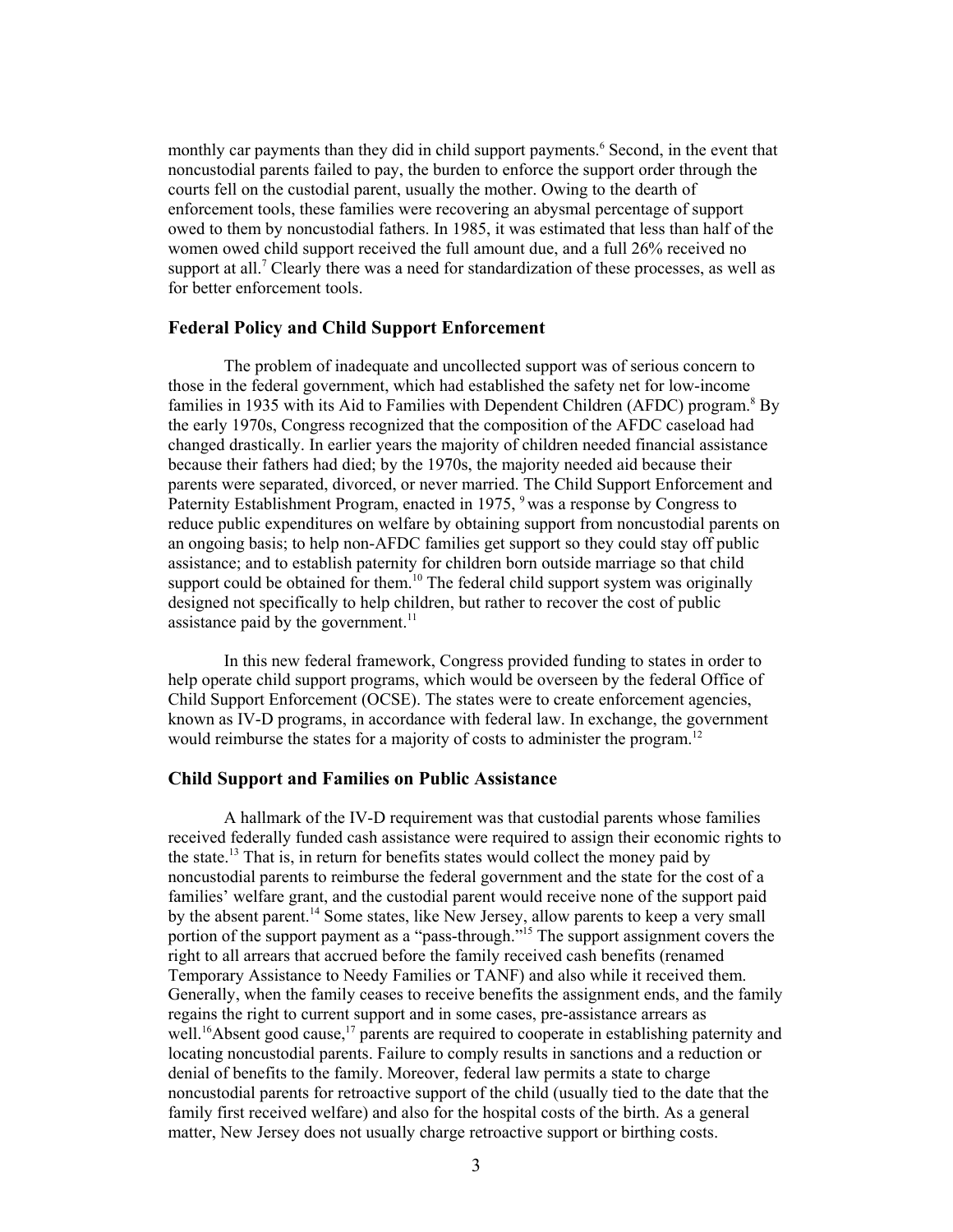Families participating in TANF and Medicaid are required to use the services of the IV-D agency to collect benefits. They receive services without having to pay an application fee and are generally exempt from other costs.<sup>18</sup> After cooperating with the agency to establish paternity and locate the absent parent, the custodial parent cedes authority to the agency to engage the noncustodial parent in pursuing recovery of support.

Since the establishment of the child support program, Congress has amended federal law on a number of occasions to address various weaknesses in the system, particularly as it relates to enforcement. In pertinent part, the amendments include:

- The Child Support Enforcement Amendments of 1984, which required the states to strengthen their enforcement powers even as to non-AFDC families. It provided for income withholding, liens against defaulting obligors, and a parent locater services for all custodial parents. It also required OCSE to establish a national advisory panel on support guidelines, and required the states to establish numeric guidelines to determine appropriate child support.<sup>[19](#page-28-18)</sup>
- The 1986 Bradley Amendment to Title IV-D, prohibited retroactive modifications to child support orders in most instances, *regardless of the reason for the request*. [20](#page-28-19) This pertains to requests to either reduce or eliminate the amount of an order dating back to the date when the order was set. Prior to the amendment, it was a common practice for obligors to amass large child support arrears, only to have them reduced or eliminated through judicial intervention by providing "good cause" – a highly discretionary concept. Congress intended this amendment to eliminate this practice. The Bradley Amendment allows downward modifications of child support orders, but only from the date of the new application to modify the order. All arrears previously accrued by the parent generally becomes non-dischargeable debt.
- The Family Support Act of 1988 among other things, mandated that the states establish presumptive child support guidelines by 1994. It created a "rebuttable" presumption" that the amount of support under the guidelines would be the correct amount to be awarded. This presumption required a written finding on the record that the applications of the guidelines would be "unjust or inappropriate" in a particular case, which would be sufficient to challenge the presumption. It also required that the states to establish criteria under which the application of the guidelines might be unjust or inappropriate, and that the guidelines be used to determine subsequent modifications as well.<sup>[21](#page-28-20)</sup>
- x Welfare reform ushered in sweeping changes through the **Personal Responsibility and Work Opportunity Reconciliation Act of 1996 (PRWORA).**[22 I](#page-28-21)n addition to the broad restructuring of welfare policies, the bill further bolstered various child support enforcement processes. It increased the use of wage withholding to collect child support, allowed for liens on property and on lump sum payments, $^{23}$  and mandated that employers report all newly hired employees to the child support program.<sup>24</sup> It also permitted states to revoke the licenses of parents who fell behind in child support.<sup>25</sup> Finally, PRWORA required states to statutorily prescribe procedures to improve the effectiveness of child support enforcement overall.[26](#page-28-25)

As a consequence of this comprehensive federal legislation, the states updated their legislative codes to incorporate federal enforcement requirements – and very often the optional recommendations for support enforcement as well.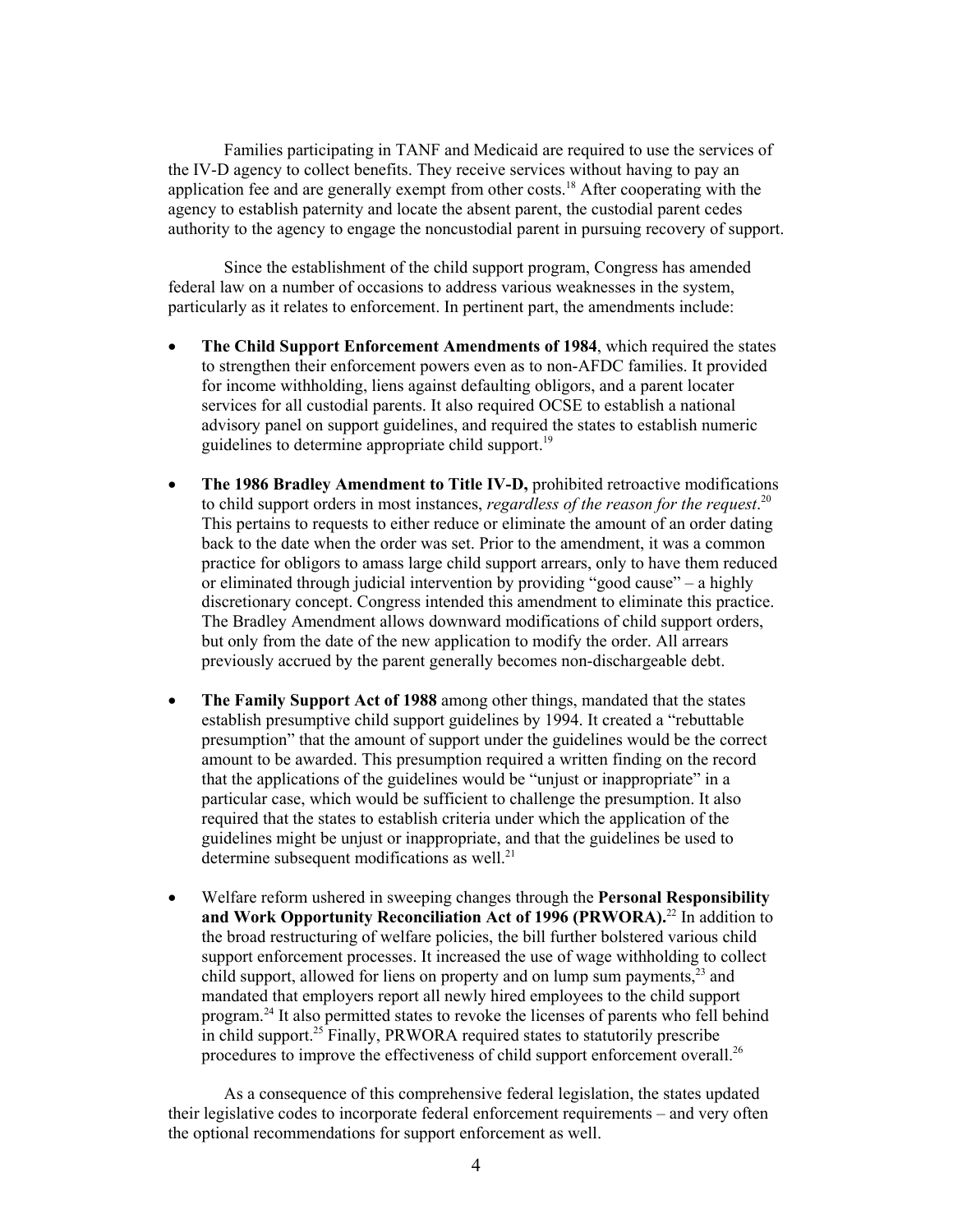#### **New Jersey Child Support Enforcement**

In 1998 the "New Jersey Child Support Program Improvement Act"<sup>27</sup> was enacted to implement all of the federal requirements that a state needed to adopt for reimbursement of its child support programs under PRWORA, as well as other revisions. Among other things, the legislation provided for:

- <span id="page-10-0"></span>• Enforcement of support orders and arrears by income withholding; $^{28}$
- Garnishment from present and future income and lump sum sources, including federal income tax checks. (Garnishment to recover all debts including child support is capped at 65 percent of wages – the legal limit set by federal law);<sup>29</sup>
- Providing for suspension of drivers, professional or recreational licenses;<sup>30</sup> and
- Requiring arrest warrants for failure to appear in child support hearings, and for failure to pay child support in certain instances. $31$

This federal and state enforcement scheme, while perhaps well intentioned, has created a patchwork of regulations including punitive sanctions for those parents that have fallen behind in the payment of their support obligations. It does so without making any distinctions between obligors who are unwilling to pay and those who cannot pay.<sup>[32](#page-28-31)</sup> As a result, parents with support orders for more than they are able to pay become subject to the sanctions listed above.

[As required of all states by federal law, New Jersey has adopted formal child support guidelines. These are the specific rules for creating and modifying support orders within the contours provided by federal regulations. For a description of these guidelines, and a glimpse into how state courts implement them, *see* Appendix on page 14].

# **Child Support Debt: The Impact on Low-Income Parents**

Has child support enforcement worked? Yes and no. In terms of increasing support recovery for low-income families, positive outcomes have been achieved by the enforcement program. Recent data indicates that 36 percent of eligible children with families living below the poverty line got support in 2001, up from 31 percent in 1996.<sup>[33](#page-28-32)</sup> And the state of New Jersey has increased its collections by 66 percent. There is evidence that some enforcement tools, such as more automated collection efforts and paternity establishment, work efficiently to procure support from parents that can pay, and to locate parents with resources to engage the formal child support system early.<sup>34</sup> In this way, enforcement tools fulfill their intended effect of working more efficiently to provide more support to low-income children.

#### **The Unintended Effects of Aggressive Enforcement**

Whether these trends indicate complete program success is a much more complex matter. Recovery of past due support against low-income obligors does not indicate that they will successfully engage the formal child support system over the long haul. Many low-income obligors accumulate crushing debt due to a period of illness, unemployment or incarceration, and such a broad host of enforcement sanctions may actually create a disincentive to taking a low-wage job in the formal economy.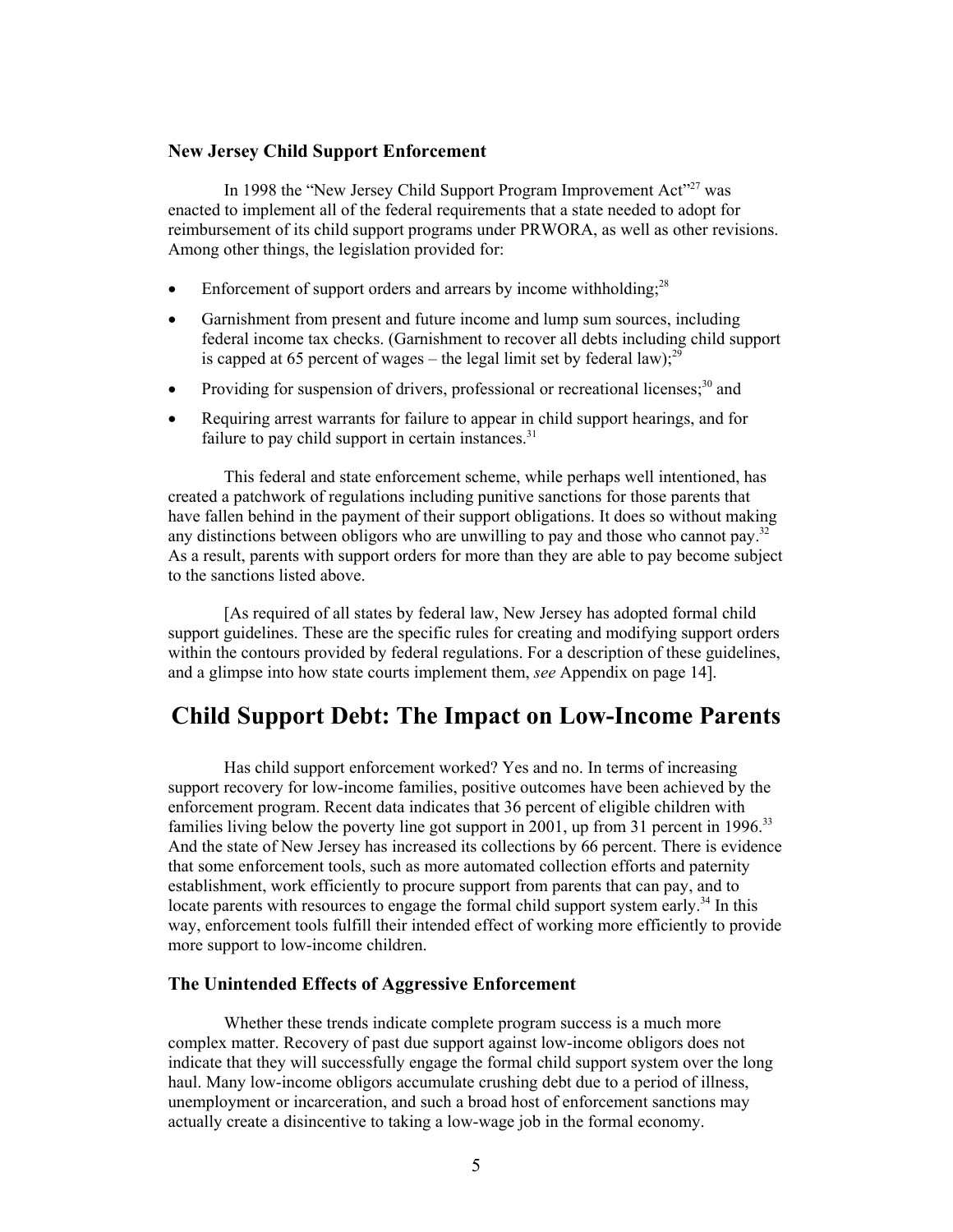For example, a parent earning minimum wage for full-time work at the federal (and state) rate of \$5.15 per hour would make a gross salary of \$206.00 per week. Surviving in the formal economy on this income, while being garnished for arrears and ongoing support is next to impossible. This encourages noncustodial parents to find work "off-the-books," where they can avoid the government's tracking system but are subject to exploitation by unscrupulous employers (or resume criminal activity). Under this rubric, it is likely that children will get less or *no* ongoing support and the dynamic is likely to exacerbate tensions with custodial parents. Further, maintaining employment in the underground economy creates limitations on future wage growth when an employee is removed from the usual processes of advancement in the formal economy.

Likewise, other sanctions may be counterproductive to low-income parents as well. One prominent study examined the impact of four of the primary enforcement reforms: automating child support enforcement systems; improving the paternity establishment process; adopting comprehensive new hire directories, and enforcing license revocation.<sup>35</sup> The study determined that that the new hire reporting requirements and the early intervention paternity requirements have resulted in successful support outcomes for children of poor, never married parents. At the same time it concluded that license suspension is *not* statistically increasing child support collected for these children in states where it is enacted; indicating that some enforcement tools such as license suspension may be counterproductive, and work at cross-purposes with the intent of the statute. This is especially relevant as it becomes clear that license suspension in general can create a formidable employment barrier which further limits a parent's range of employment options, especially in a suburban state like New Jersey.<sup>[36](#page-28-35)</sup>

In order to make the child support enforcement system an effective tool for collecting support from very low-income fathers, it is critical to determine who they are, and examine the economic realities that rule their lives. In this way, enforcement systems can be fashioned to work more effectively.

#### **Who Are Low-income Noncustodial Fathers?**

Low-income fathers must be expected to contribute to the support of their children, and most want to. Nevertheless, any examination of child support must be viewed through the lens of the prevailing economic conditions of the parent in question. Out of the seven million noncustodial fathers who do not pay child support, 2.5 million are poor, and have very marginal education and skills.<sup>[37](#page-28-36)</sup> Employment figures from the Current Population Survey  $(CPS)^{38}$  compare earnings at the peaks of three business cycles, and demonstrate that even during the boom economic period times of the 1990s employment rates for less-educated men remained stagnant. After one of the longest economic expansions in history, 22 percent of young men with a high school diploma or less were not working, and when they did, earned lower wages for comparable work than before.<sup>39</sup> A few of the factors that contribute to this negative employment trend are: a decline in job availability for less-educated workers overall, due to an increase in demand for literacy and technical skills; the movement of manufacturing, construction and transportation jobs away from the inner cities; and employer discrimination, particularly against African Americans. [40](#page-28-39)

Commensurate with the decline of younger men in the workforce is the rise of the prison population, ostensibly with the same young men that cannot find steady work in the formal economy. Between 1980 and 2002 the New Jersey state prison population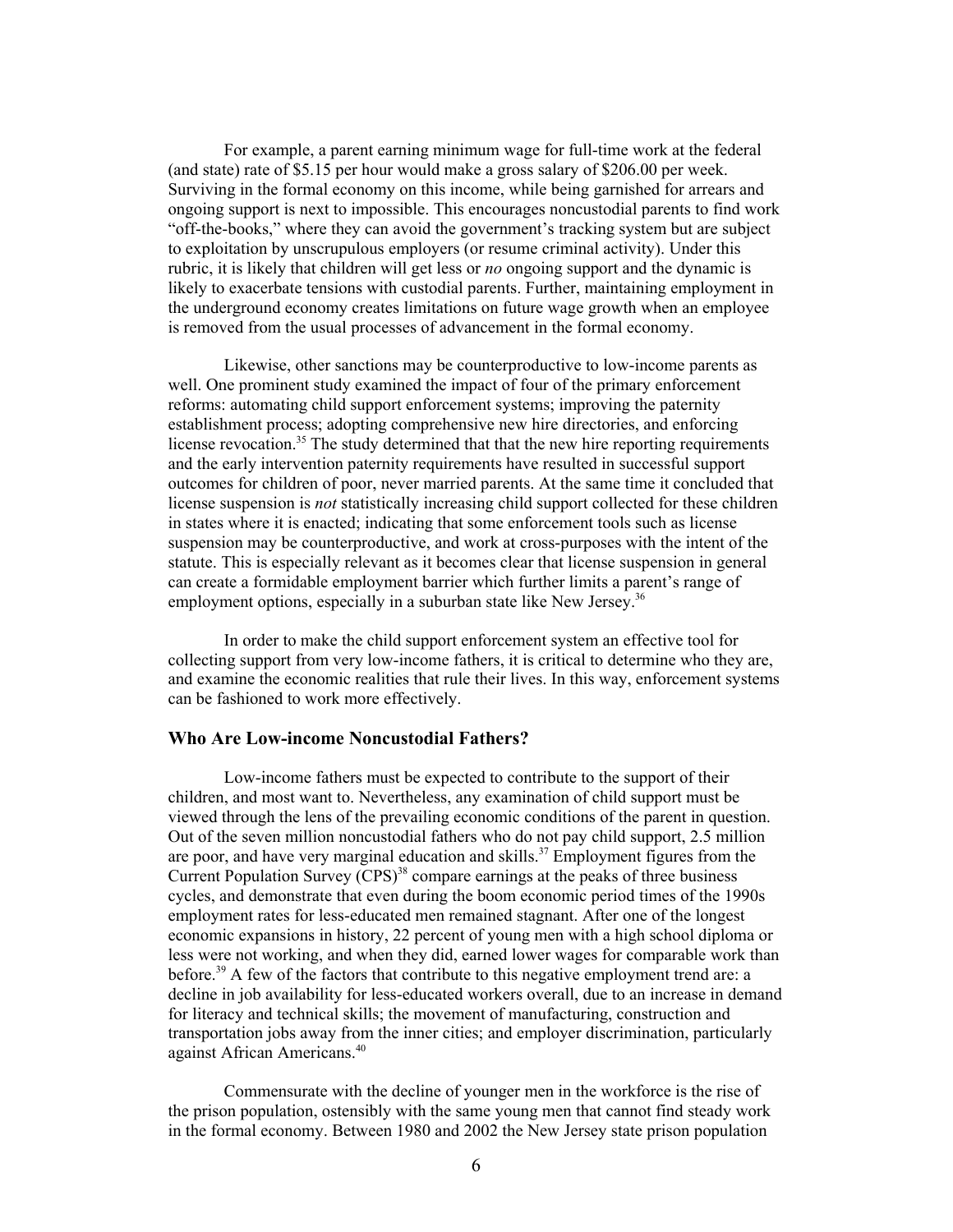had more than quadrupled.<sup>41</sup> This upsurge can be attributed to the dramatic rise in arrests resulting from drug convictions, and changes in sentencing policies – principally the use of mandatory minimums which provide for the increased use of incarceration.<sup>42</sup> The common profile of a prisoner in New Jersey, [43 i](#page-28-42)s a young man who is low-income, African American, who on average has a  $6<sup>th</sup>$  grade reading level, and who is quite possibly in poor health or substance addicted. Most importantly, he will have marginal education and very poor employment prospects, which are further inhibited by a period of incarceration.<sup>44</sup>

In the advent of welfare reform, custodial mothers were afforded some very minimal assistance from the government when they were transitioned into the low-wage labor market. They were also provided with other economic incentives, like the Earned Income Tax Credit (EITC) – tax benefits that are unavailable to noncustodial parents that are required pay support for those children.<sup>45</sup> Although employment barriers faced by low-income fathers are similar to those faced by low-income mothers, this group of noncustodial fathers are significantly less likely to have access to available training, education, job search activities, and income security programs, and are not eligible for many of the government work supports provided to custodial mothers.<sup>46</sup>

#### **Helping Low-Income Parents Become Financial Contributors**

Child support enforcement is not a one-size-fits-all proposition. Collecting support from a parent who wants to pay but has few resources to do so presents special challenges. This concept is reflected in the National Child Support Enforcement Strategic Plan for fiscal years  $2005$ -2009,<sup>47</sup> generated by the Department of Health and Human Services. The strategic plan is the product of collaborative efforts among branches and levels of government, resulting in a guiding document for those involved nationally in support enforcement. In recent years the child support enforcement community has slowly evolved from presenting an exclusive posture of aggressive support collection to one which includes creating a "culture of compliance" in its stakeholders, which includes noncustodial parents. Included in its delineated strategies to carry forth its mission of collecting support for children is a call to "customize [its] approach to customer service." Among the suggestions for bringing this about are to "customize enforcement" approach[es], distinguishing between those who refuse to pay (e.g. denial/revocation of licenses) and those who cannot pay (e.g. workforce development referral).<sup> $48$ </sup>

Low-income parents who are struggling with large amounts of arrears may never be able to satisfy them; and enforcing orders against them will likely result in less support paid overall[.49](#page-28-48) States have experimented with programs such as: arrears forgiveness programs; fatherhood programs; and most importantly job training and workforce development programs to assist poor parents with paying support.<sup>50</sup> These programs are designed to give very low-income parents a shot at becoming long-term financial contributors to their children's well being. In addition to designing programs to spur job readiness for marginally employed parents, we can also examine the ways in which lowincome parents mount arrears, and recommend solutions to adjust practices for more equitable outcomes from the start.

While the IV-D agency of state of New Jersey has taken up the call to provide some program initiatives for low-income families, the agency has statutory and regulatory constraints. What is needed is a full-fledged commitment to provide training and workforce development to New Jersey' low-income citizens, along with a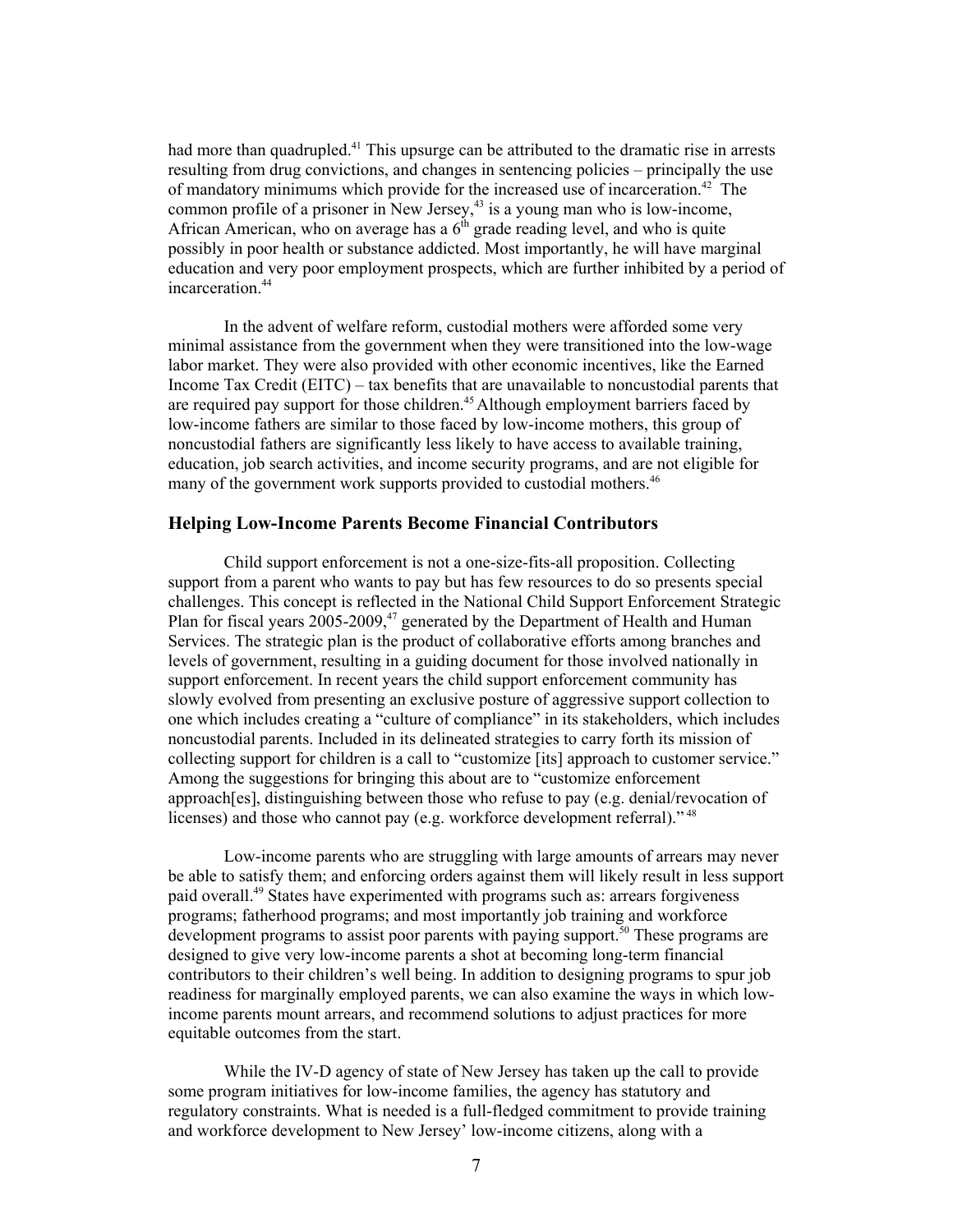reevaluation of mandated sanctions for those falling behind in child support payments. If we reasonably expect noncustodial low-income fathers to pay support, we must give them a chance to earn enough to do so. Any strategy to increase child support payments to children must address the underlying issues of employment readiness for a population that is not currently in the position to compete in the job market. This should include enhanced educational support for those who are incarcerated, and employment services for noncustodial fathers generally.

<span id="page-13-0"></span>The government is not only concerned with collecting arrears, but also with the effect of large uncollected payments on the state that will never be collected.<sup>51</sup> The federal government evaluates state performance in collecting arrears and uses, as a performance indicator, the number of cases that are in arrears with collections.<sup>52</sup> Since the passage of the welfare reform law, collections have increased nearly 50 percent overall. Despite this success, program administrators worry that arrears (more than \$96 billion dollars nationally and \$2.1 billion in New Jersey) will appear inefficient.<sup>53</sup> And while collections improve, arrears continue to mount.

Is it fair to forgive or otherwise reduce arrears for some low-income parents and not others? It depends on what the goals of the support enforcement program are. If the goal of the program is to collect support for children, then it is certainly worth creating solutions to ensure that a greater number of low-income noncustodial parents pay over the course of the child's life. An examination and retooling of child support in New Jersey may produce better child support and social outcomes for children. And there are ancillary issues to consider as well. Policymakers recognize that paying support generally results in more engagement between noncustodial parents and their children, and many arrears forgiveness programs link the two concepts of child support and parenting. Fathers that pay on support orders are also more likely to visit with their children, and this in and of itself is a worth goal.<sup>54</sup> And for incarcerated obligors, a program that supports ex-prisoner involvement with family, community and the larger society has the demonstrated benefit of reducing recidivism<sup> $55$ </sup> and in turn public safety.

### **Child Support as a Barrier to Prisoner Reentry**

The majority of incarcerated individuals are parents, who might already be in debt to the child support enforcement system. [56 T](#page-28-53)he National Child Support Enforcement Strategic Plan also specifically provides for strategies to "develop targeted, specific initiatives to deal with special populations, including incarcerated or formerly incarcerated parents." Subsumed in this directive is the recognition by national policymakers that incarcerated and formerly incarcerated parents require special attention to engage the child support system effectively. For the incarcerated, negotiating child support arrears is a threshold issue.

The accumulation of child support arrears can have a devastating impact on lowincome parents. Prisoners are disproportionately low-income and minority, and are also subject to employment barriers arising from the stigma related to incarceration. A study of 650 incarcerated parents with child support orders in Massachusetts found that the parents enter prison owing an average of \$10,543 in unpaid child support.<sup>57</sup> If the orders remain at pre-incarceration levels, they will accumulate another \$20,461 in debt over time, plus 12 percent interest and six percent in penalty charges.<sup>58</sup> Similar trends have been reported in other states.<sup>59</sup> While exact figures don't exist for New Jersey, there is no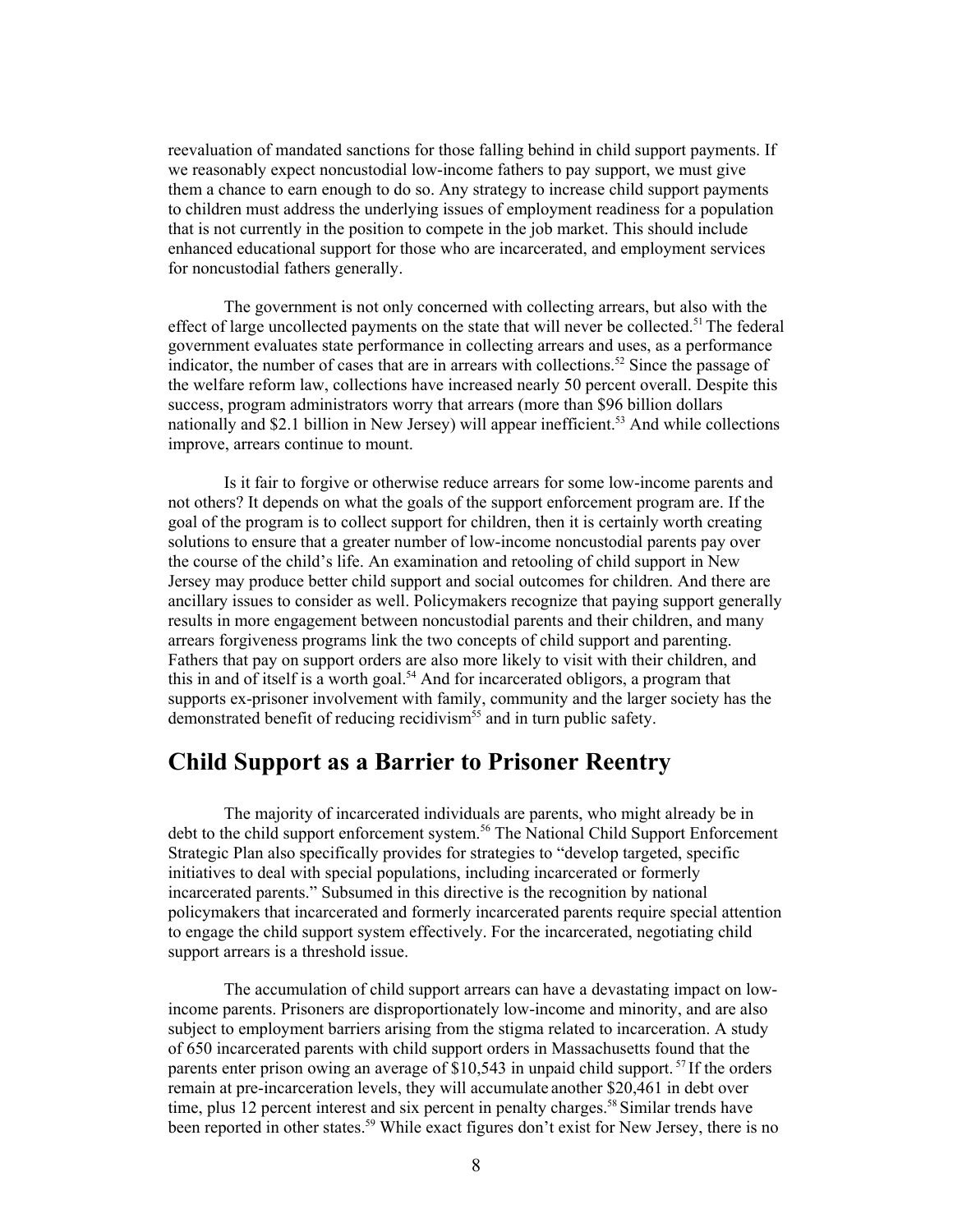reason to believe they are notably different. Moreover, child support debt for many prisoners continues to mount even though prisoners earn little or no income during incarceration. (See appendix for an in depth analysis of potential options for modifying support orders while in prison). Given the dire economic condition of most prisoners, any accumulated debt at all can create a severe hardship for a parent whose employability is already compromised by marginal job skills and incarceration.

It is important to note that women  $-$  who generally represent a very small percentage of noncustodial parents – achieve a dubious parity with men when they are incarcerated. They too become subject to support obligations, because grandparents, fathers or others are caring for children during a jail or prison sentence. More often than not the state (and not the custodian) collects child support for children when they receive public assistance. And because women tend to be the primary caretakers of children prior to incarceration, their children are disproportionately placed in foster care.<sup>60</sup> As the primary caretakers of children before incarceration, family reunification is the paramount issue for incarcerated women. Notwithstanding their parental status before incarceration, recently released prisoners desperately need to connect to sustaining social structures of family, community, and the labor market, which will afford them stability and a chance to avoid the common problem of recidivism. In making the transition back home, they are confronted with many difficulties, including maintaining their connections with children while incarcerated through regular visitation. Returning home to insurmountable child support debt makes a positive outcome more doubtful, as it is one more substantial obstacle to a successful reentry.

#### **The Collateral Consequences of Incarceration**

It is important to understand the scope of reentry barriers that an incarcerated individual might face when seeking to return to his community. A New Jersey parent who is released from prison with significant child support debt may find that:

- His credit rating is affected, diminishing any housing prospects. This is due to the state credit reporting system that permits parents owing back child support to be reported to credit agencies for relatively low amounts.<sup>61</sup> A former prisoner may also be independently discriminated against in the housing market because of his exoffender status;
- $\bullet$  His drivers license is likely to be suspended;<sup>62</sup>
- $\bullet$  He will experience substantial stigma that will limit his employment options,  $63$  as well as lawful prohibitions in certain job categories due to criminal convictions;<sup>64</sup>
- $\bullet$  If he does find work, his salary can be garnished up to the legal limit of 65 percent (for the combination of child support and other consumer debt) and any other lump sum payment received is also subject to garnishment;
- His mounting debt may subject him to re-arrest based on not paying child support or complying with the conditions of parole, or keep him from being released at all by being subject to "detainers" for owing child support arrears; and
- He may face other "collateral consequences" including paying the costs of his own probation or parole, and substance abuse treatment if there is trouble obtaining public assistance due to ineligibility arising from drug crimes.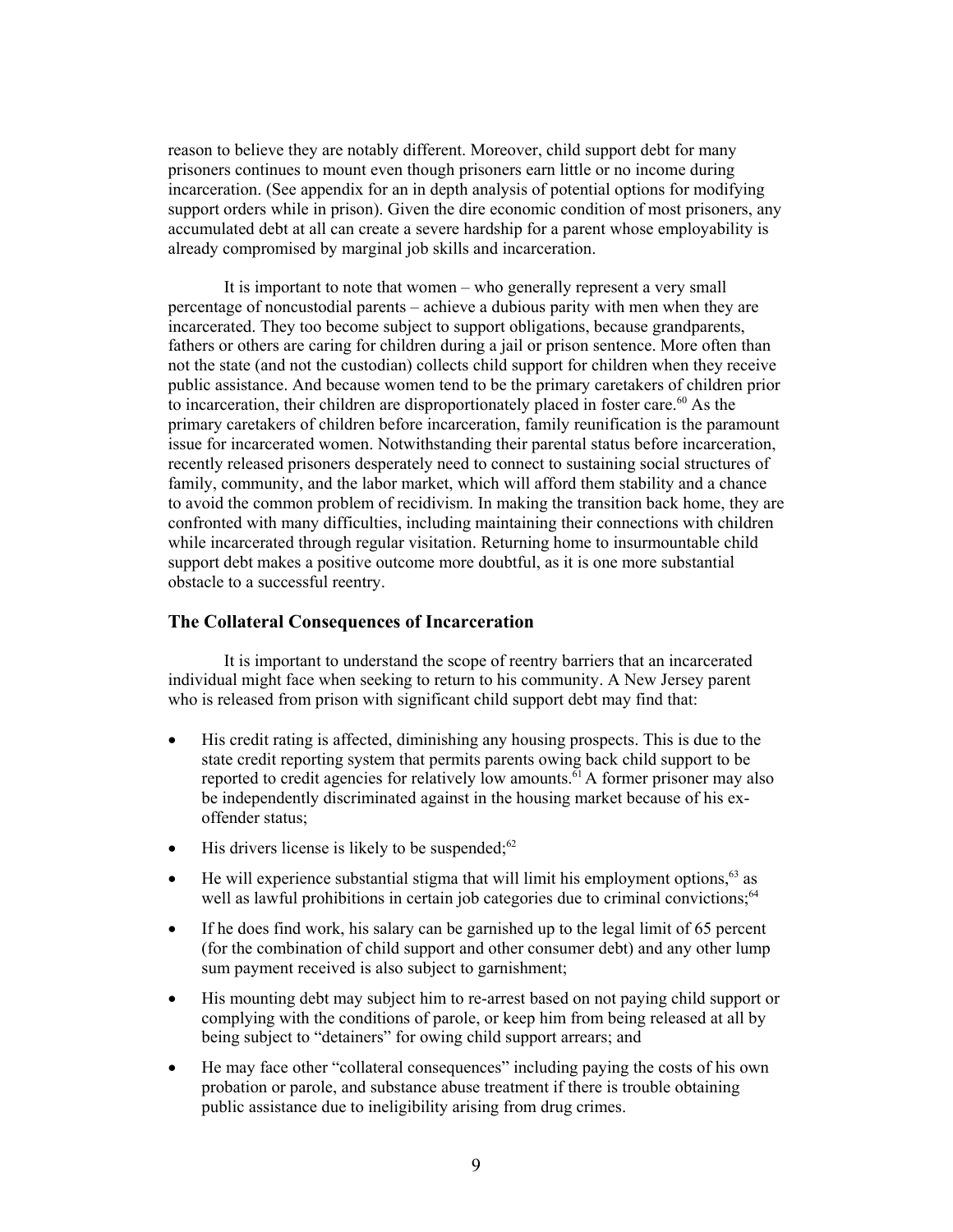Clearly, there is trouble ahead for most released inmates, particularly for those with the added burden of child support debt. Creating an environment where those with criminal convictions cannot obtain or keep employment – or have an opportunity to start anew  $-$  is extremely counterproductive, with implications for public safety as well as confidence in the fairness of the government.

<span id="page-15-0"></span>What follows are recommendations for practical ways to mitigate the counterproductive effects of support enforcement and provide incentives for obligors to stay engaged with the formal child support system.

### **Recommendations**

Child support enforcement is effective to obtain support from noncustodial parents who won't pay. But for those who *can't* pay, current policies and practices diminish a parent's ability to obtain and keep employment and work at cross-purposes with the child support program. Likewise, parents that are subject to orders that exceed their ability to pay are unlikely to satisfy the resulting debt and will likely withdraw from the child support program altogether. The result may be less or no ongoing support for children and more estrangement from noncustodial parents. What can be done?

#### **Encourage formal employment for parents with child support obligations**

Since the goal of the child support program is to collect support, current law in New Jersey may actually work at cross-purposes with that goal by undermining a parent's incentive to work. To address this problem consider the following:

- **Refine the New Jersey statute that requires license suspension for child support arrears.** Currently a driver, professional or recreational license can be suspended or denied if an obligor is behind six months in child support or medical support.<sup>65</sup> The hardship provision of this statute allows a driver to pay 25 percent of arrears, and the balance within the period of one year in order to get a license restored or granted. For low-income parents who owe a lot of money, it is nearly impossible to pay ongoing support while paying substantial arrears during a period limited to one year. Moreover, denying a driver or professional license that will enable a debtor to become gainfully employed works at cross-purposes with the intent of the statute  $$ encouraging employment leading to payment of support. Amending the statute to allow for a greater period of time to pay arrearages  $-$  in addition to issuing a restoration of the license pending ongoing payment of support – will allow a parent to remain financially viable in the short- and long-term. A proposed bill is currently pending in the state legislature that, among other things, provides for extending repayment periods associated with outstanding child support debt.<sup>[66](#page-28-62)</sup>
- Provide state tax credits for very low-income noncustodial parents that pay **child support.** As a result of welfare reform, many poor single heads-of-households were transitioned from public assistance to work in the low-wage economy. To effect this transition, they were afforded some minimal government assistance in the form of work supports and tax benefits such as the Earned Income Tax Credits (EITC). None of these benefits were available to noncustodial parents, even though they were expected to pay support to supplement the income of the household. Many of the noncustodial parents – usually fathers – were also very poor and underemployed.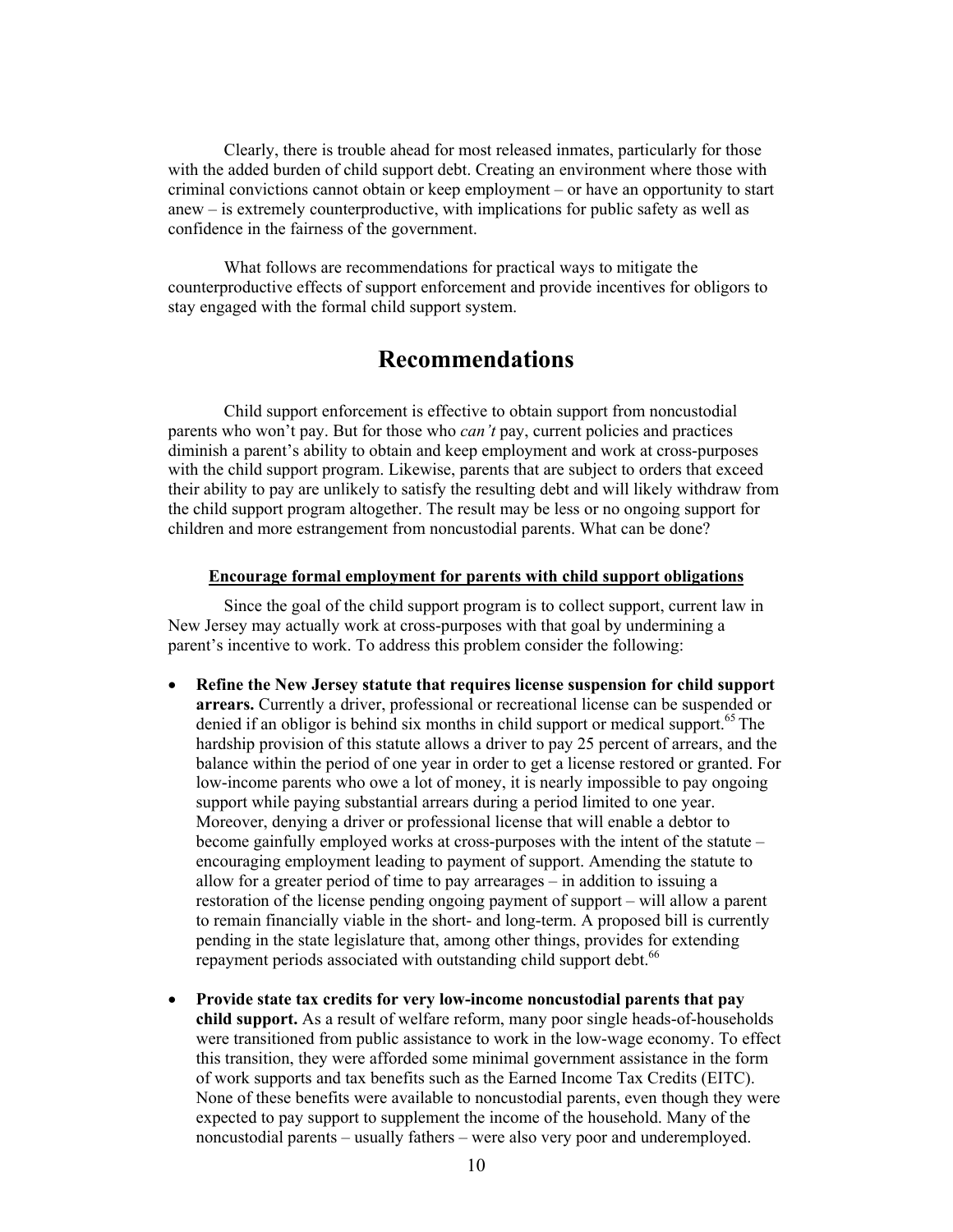Similar tax benefits should be extended to these parents by the state of New Jersey, as they would provide critical economic support to parents paying child support. New York currently has a budget pending before its state legislature that includes statebased income tax breaks for these parents.

**• Provide sliding scale garnishment for low-wage workers.** According to federal law, a state can garnish up to 65 percent of an obligor's salary due to unpaid child support and consumer debt.<sup>67</sup> Deducting that much of a low-wage worker's wages will not leave enough to pay ongoing support and still survive. Such a high level of garnishment creates a disincentive to formal employment. To address this problem, New Jersey has the option of imposing a lower ceiling to modestly limit garnishment for low-income obligors. A third of the states, including Arizona, Louisiana, South Dakota, New Mexico and Washington, provide for a 50 percent ceiling on income withholding, and many states allow for an even lower cap.<sup>68</sup> Moreover, in New Jersey, there is no statute of limitations for garnishment of child support arrears. At least half of the states provide some statute of limitations to limit the time period for collection of arrears – often tied to the coming of age of the youngest child. New Jersey can adopt a similar position.

#### **Identify and address policies and practices that create child support debt**

Since federal law prohibits the forgiveness of child support arrears once they accrue, even a small amount of debt with interest can grow quickly and become a burden effecting future ability to pay ongoing support. The best way to counter this problem is by preventing arrears in the first place. The following strategies should be considered:

- x **Toll (or suspend) child support obligations for incarcerated parents.** Child support debt continues to mount after incarceration. Allowing arrears to accrue against a low-income prisoner with no assets when he cannot earn money in prison is a counterproductive practice. A legislative approach to suspending arrears during incarceration would prevent this and reduce the administrative costs of modifying orders from prison enormously. There are currently examples from other states of laws that toll child support for institutionalized parents. North Carolina has enacted a statute which automatically allows a child support order to be suspended with no arrears accruing "during any period when the supporting party is incarcerated, is not on work release, and has no resources with which to make payment.<sup> $569$ </sup> This state law recognizes the legitimacy of suspending orders for poor prisoners who are not earning money during confinement, while allowing those with resources to fulfill their obligations. In 2000, Virginia amended its laws to exempt from the presumptive minimum support order of \$65.00, "parents unable to pay child support because they lack sufficient assets $\ldots$  and who in addition $\ldots$  are imprisoned with no chance of parole.<sup>70</sup> Other states are also making changes to prevent the accrual of arrears for incarcerated people. Of course, prisoners with resources are expected to satisfy support obligations, and all are expected to resume payment of support upon release.
- x **Make modifications part of intake procedures at correctional facilities.** In the absence of legislation that suspends child support arrears for incarcerated parents automatically, the Department of Corrections can develop an expedited administrative process to assist prisoners with no assets in modifying support orders upon entry to prison in New Jersey.<sup>71</sup> Anecdotal evidence indicates that not all prisoners realize that they must take affirmative steps to request downward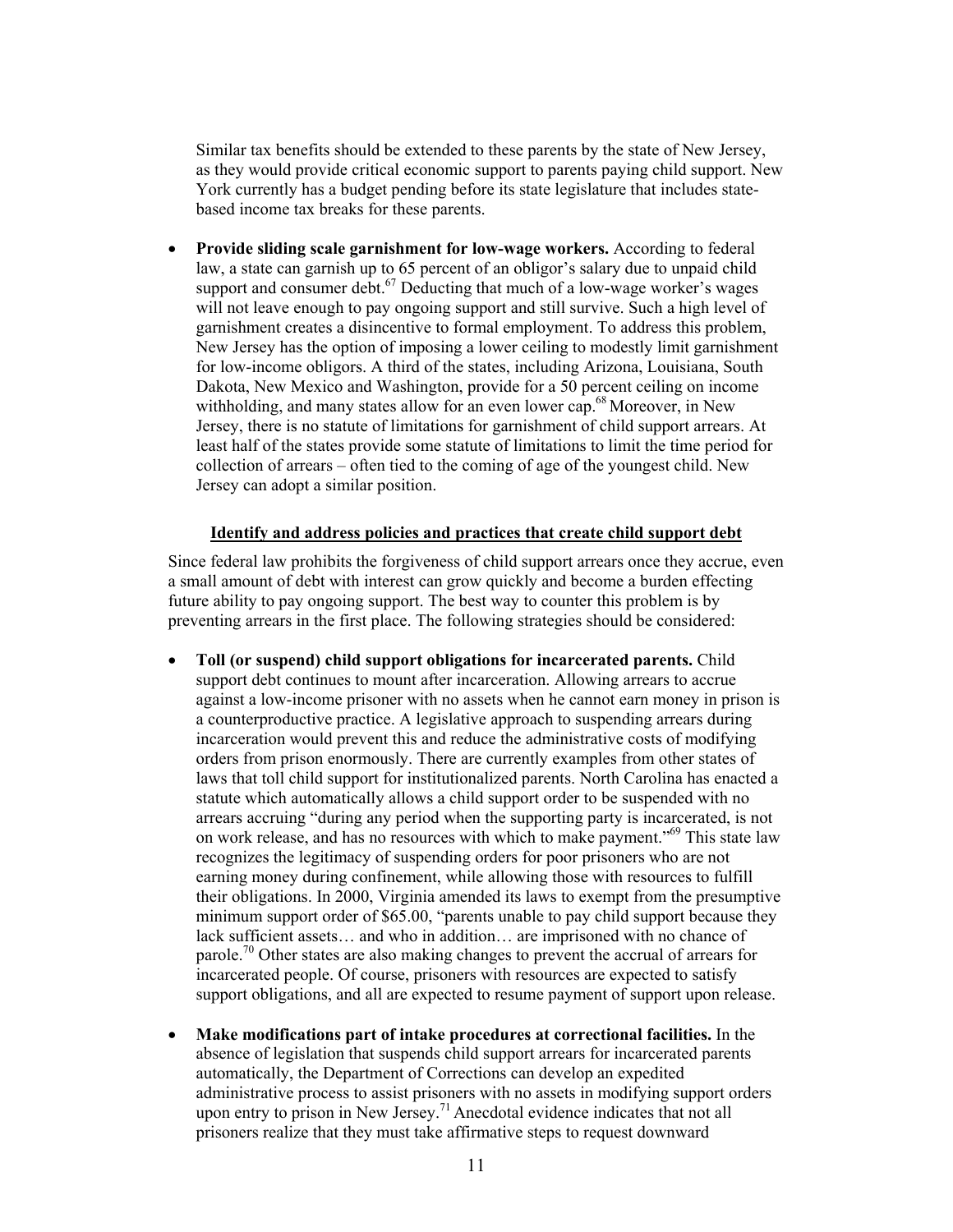modification. Even if prisoners understand the importance of taking this action, they have other constraints. Owing to the dearth of available legal representation, inmates usually prepare motion forms themselves, often incorrectly, illegibly, or forwarded to the wrong court. A remedy that assists prisoners with applications would also greatly aid court personnel that must process motions from the same person repeatedly before obtaining a corrected motion to file. Massachusetts, for example, employs a full-time Child Support Enforcement employee at the state Department of Correction reception facility. They make presentations and meet individually with parents to prepare, among other things, modifications of child support orders.<sup>72</sup> Oregon has implemented a model project to notify those that are recently incarcerated that their obligations continue to mount. It also tells them what steps need to be taken to modify the order. In addition, the state has established a rebuttable presumption that a noncustodial parent who is incarcerated for a period exceeding 180 days and has an income of less than \$200 per month is unable to pay support. If the parent requests modification, the order is reduced to \$0 for the period of incarceration. Sixty-one days after release the order reverts to the original amount.<sup>73</sup>

- Consider passing legislation in New Jersey to "cap" arrears. If a noncustodial parent's income is consistently at or below the poverty level while arrears mount, the state can limit the amount of debt that can be assessed by law. New York has used this strategy by capping child support arrears at the \$500.00 mark, but only if a parent can demonstrate that his sole income was derived from public assistance, SSI, or that he was otherwise living at the federal poverty level during the entire period of accrual. This strategy does not run afoul of the prohibition against retroactively modifying arrears, because the debt has not technically mounted under the law. In this instance a litigant must still petition the court for review of the financial evidence, but would be eligible to have arrears set at \$500.00. This approach reflects a legislative and judicial determination that a policy that forces a parent living at the federal poverty level to incur insurmountable debt is "unjust and inappropriate."<sup>[74](#page-28-26)</sup>
- **Review child support orders more frequently.** Currently, court rules provide that litigants are entitled to a review and adjustment of a child support order *automatically* every three years without demonstrating a "change of circumstances."<sup>75</sup> Providing more frequent review of child support orders – perhaps every year – would reflect the tenuous economic reality of low-income wage earners, since orders can be adjusted more quickly for a period of unemployment or other appropriate reason. An important benefit for custodial parents is that they will get *increased* support sooner if a worker's economic prospects actually improve.
- Limit the practice of "imputing" income to unemployed parents. Child support should ideally be based on the *actual* income of an obligor, or a reasonable assessment of their ability to pay. When a court "imputes" income it is charging support to a parent based on income that does not actually exist; it is based on what the court believes the obligor should be making given the economic history or perceived earning ability of the person. While this is a useful enforcement tool to reach parents who are seeking to shirk their responsibilities (e.g. regularly employed *non* W-2 wage earners who report no income) imputing income for many lowincome parents without careful consideration of individual circumstances is a dangerous practice, and one that leads to the accrual of inappropriate arrears.<sup>76</sup> The earnings of very low-income parents tend to fluctuate wildly, due to the lack of job skills and because full-time work is not always available long-term. The court should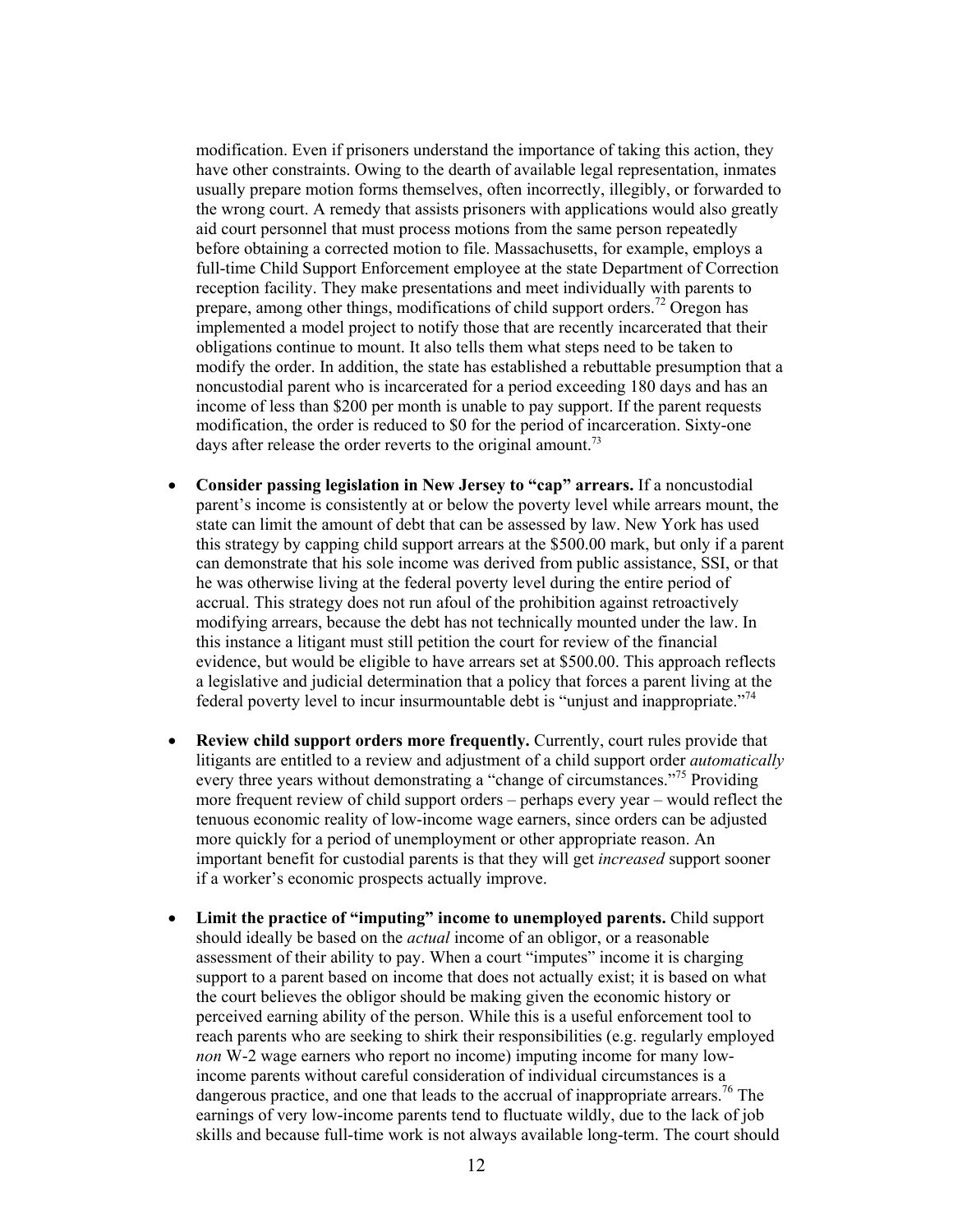make greater efforts to determine real wages or earning power of obligors through current payroll records, or state and federal income taxes. In the absence of actual income information, support should be set at the guidelines minimum of \$5.00 per week barring evidence that an obligor is "voluntarily unemployed."<sup>77</sup>

**•** Default orders should be temporary orders for a finite period of time. Some arrears are amassed because an obligor did not attend the court hearing where the award was initially set. There may have been legitimate reasons why the parent did not appear in court. Many low-income parents change residences frequently and may not have received notice of a support proceeding. Alternatively, a parent may be incarcerated or otherwise institutionalized, and this information may not have been available to the court. If the obligor finds out about a hearing and appears at a later date arrears may have already mounted, and cannot be retroactively modified. A temporary order can be modified upon "just cause" in the event that there was not sufficient notice to the litigant and can be deemed permanent within a specific time frame. This of course, would and should require evidence submitted by the parent that he moved or did not receive notice for some other appropriate reason.

#### **Have realistic expectations of low-income parents who try to pay support**

In order to encourage ongoing payment of reasonable support orders, New Jersey must create broad-based strategies to assist parents with resolving child support debt while providing consistent financial support to their children.

- x **Provide partial or graduated waivers of support debt owed to the state.** In exchange for completing an education, job-training program, or parenting program and consistent payment of ongoing child support, the state has the option of discharging a percentage of arrears owed to the state, or the accumulated interest on such arrears. Programs such as this exist in a number of states, including Vermont, Washington, and Minnesota.<sup>78</sup> Custodial parents, not involved with the cash public assistance system, can agree to waive arrears at any time.<sup>79</sup> Notwithstanding the prohibition on retroactive modification of arrears, federal law permits the waiver of arrears owed to the states in certain circumstances.<sup>80</sup> States may also offer periodic amnesty, where obligors can appear at specified periods and make new payment arrangements in exchange for waiving contempt charges and recalling warrants.
- x **Identify state and federal sources of support to get noncustodial parents into paying jobs.** Last but not least, the state must fashion an effective jobs program as a remedy for assisting very low-income parents in meeting their obligations. Transitional jobs programs are short-term, publicly subsidized jobs that combine real work, skill development, and support services to help participants find and keep unsubsidized jobs. $81$  They have proven effective at turning low skilled, hard-toemploy individuals into wage earners. $82$  Studies have documented success in moving participants who are hard to employ into unsubsidized work, and may be funded through TANF funds.<sup>83</sup> Poor noncustodial parents need more of this type of support to increase their capacity to pay child support long-term.<sup>[84](#page-28-76)</sup>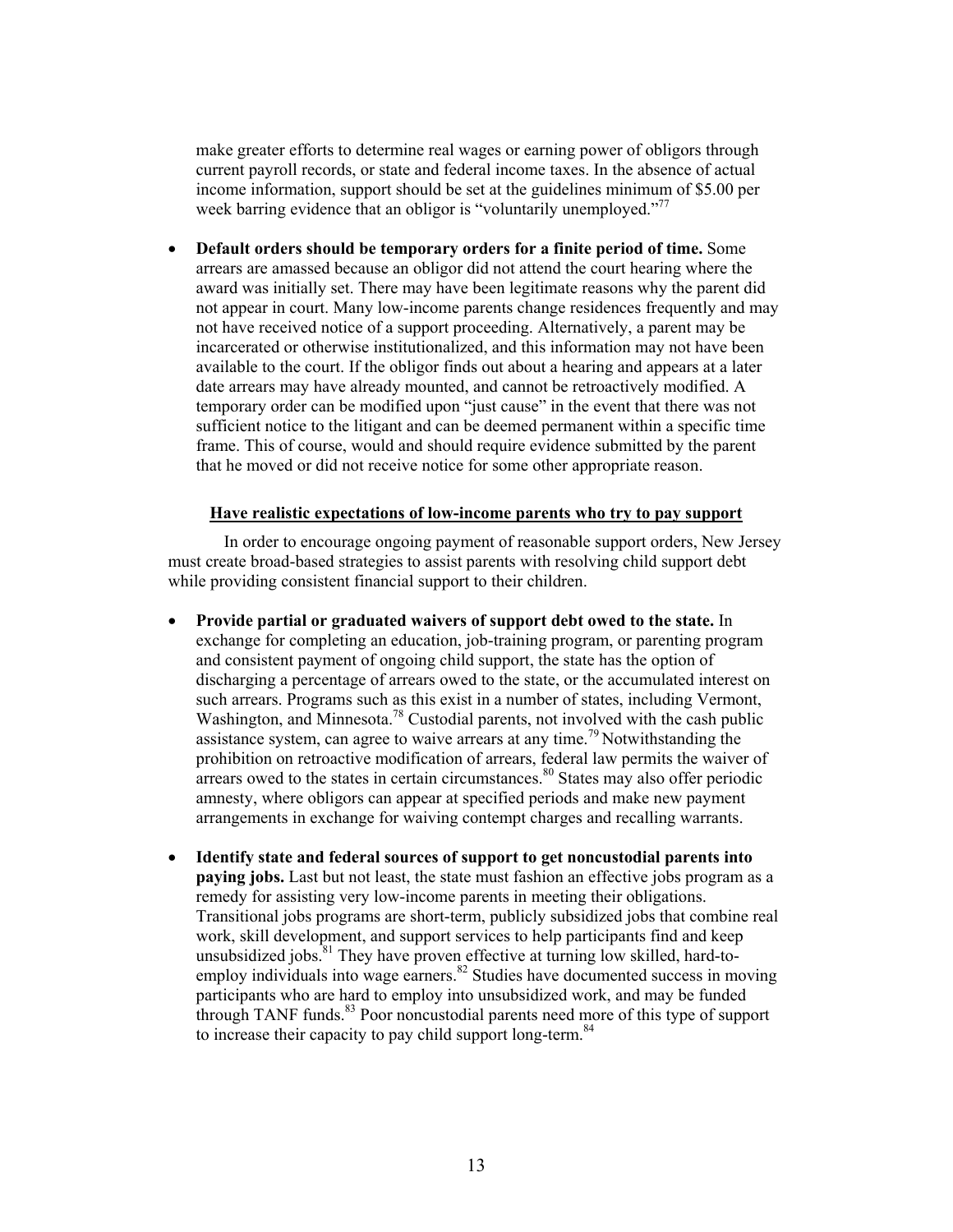# **Appendix Pattern and Practice: How Child Support Law Really Works**

<span id="page-19-0"></span>Once arrears have begun to mount it is extremely difficult for low-wage workers to get out from under them, especially while paying ongoing support. Although the federal government mandates child support enforcement policy, the states still make specific rules for setting support and have wide discretion to create guidelines that are either more or less onerous for low-income parents. An exploration of the court's process of creating and managing child support orders  $-$  and by extension the court system  $$ follows here. At various points we identify where low-income obligors tend to get in trouble with arrears and where intervention might be most helpful. It is important to remember that the needs of the child are the primary consideration of the courts in the process of creating a support order, and the issue of fairness toward the noncustodial parent is balanced against the needs of the child at the time the order is set.

#### **Setting the Initial Child Support Award**

The process for commencing a child support case in New Jersey is judicial, rather than administrative. A complaint for support can be brought to the Superior Court by the custodial parent or by the Department of Probation on behalf the TANF agency, if the family receives public assistance.<sup>85</sup> New Jersey deems both parents responsible for the support of their children, and establishes support orders according to its guidelines.<sup>86</sup> The basic approach to setting an award is an "income shares" concept, which divides the average amount spent on children by intact families between the two parents in proportion to their relative incomes.<sup>87</sup> The underlying premise is that children should not be the economic victims of divorce or out-of-wedlock births. In general, the guidelines establish a rebuttable presumption for the amount of an order, which can be can be setaside for good cause, as determined by the court.

According to the guidelines, if a party's income is low enough New Jersey law provides for a self-support reserve for the noncustodial parent. A noncustodial parent can qualify if his income after deducting support is less than  $105\%$  of federal poverty level.<sup>88</sup> This is true *unless* the custodial parent's income is also less than  $105\%$  of poverty level – in which case there is *no provision for self-support*. This would by definition include all custodial parents whose children receive public assistance. Nevertheless, New Jersey appears to have a minimum support order of \$5.00 per week. The guidelines provide that "a fixed dollar amount will be ordered to establish the principle of the parent's support obligation and to provide a basis for an upward modification should the obligor's income increase in the future."  $89$ 

#### "Imputing" income to an unemployed or underemployed parent

Despite the fact that New Jersey provides for a relatively low minimum support order, a larger sum of income will be imputed to the parent by the court if the parent is considered to be "voluntarily unemployed or underemployed."<sup>90</sup> Imputed income will be based on "potential employment and earning capacity" using the parent's work history, occupational qualifications, educational background, and prevailing job opportunities in the region," or if that is not available, the parent's most recent wage or benefit record on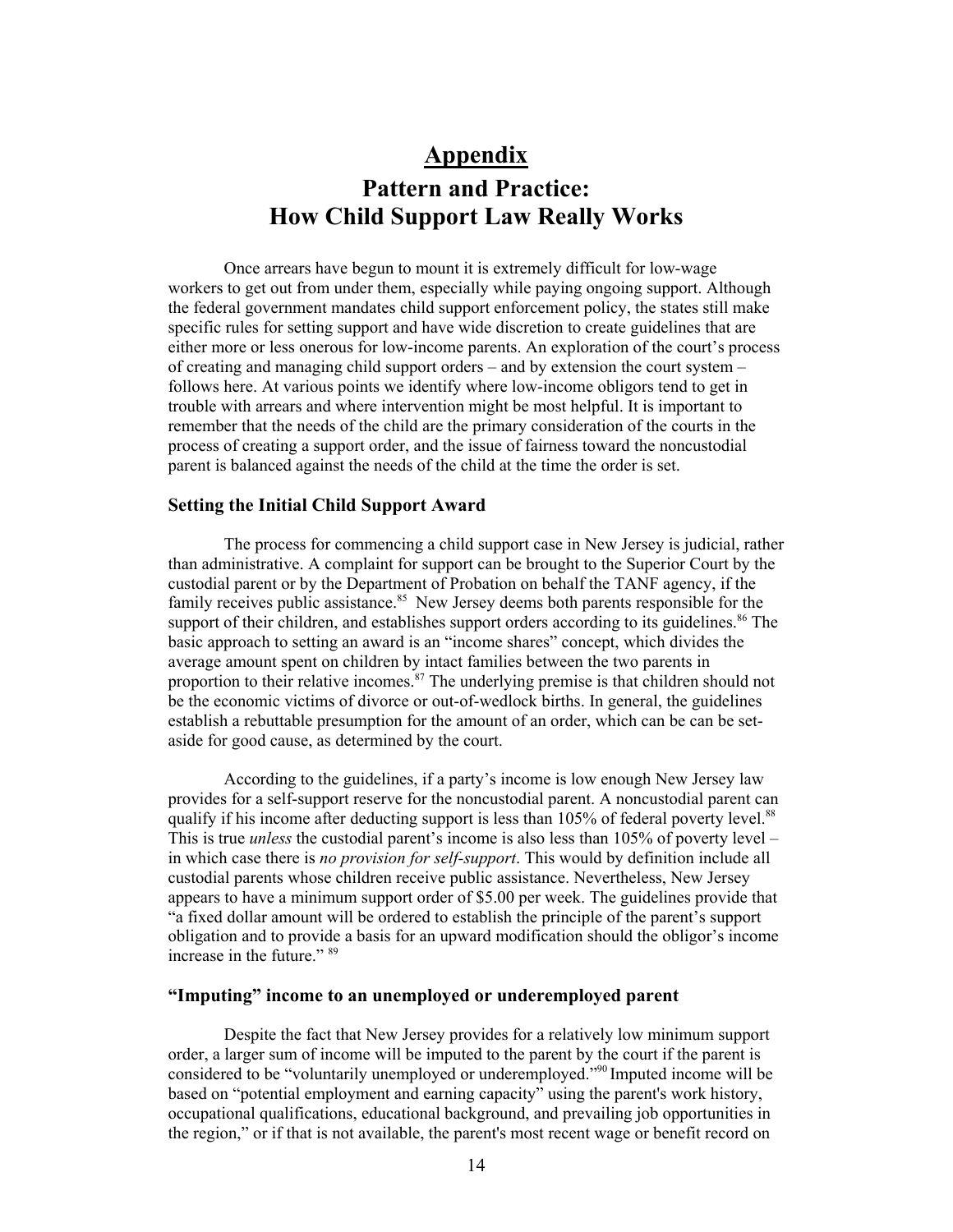file with the New Jersey Department of Labor. The court is supposed to consider, among other factors, "the reason and intent for the voluntary underemployment or unemployment" but this does not always seem to be adequately considered.<sup>91</sup> Not everyone is employable, especially when you factor in the marginal levels of education prevalent among low-wage workers. Generally, New Jersey imputes income to a lowincome parent for full-time employment (40 hours) at the New Jersey minimum wage (\$5.15 per hour). The presumption at work here is that almost anyone is qualified for minimum wage employment. (Although this amount can quickly grow into debt for an unemployed parent, some states actually impute support for the entire amount of the welfare grant made to a child.)

#### **Making a Default Order**

If the court is satisfied that there is proof that the obligor received "notice" of the hearing and that person still fails to appear, a bench warrant may be issued for the their arrest. A photograph or detailed physical description of the obligor will be provided to help the Sheriff's Department make the arrest. In addition, a default order granting the request for enforcement of a support order can be entered by the court and will usually include imputed income if the income amount of the defaulter cannot be determined.<sup>[92](#page-28-83)</sup>

• The obvious problem with imputing income and setting default orders, is that they are not based on accurate financial information, and will almost certainly grow into cumbersome arrears quickly if the obligor does not find employment. Even if a parent later finds low-wage employment, it will not be enough to pay back support already owed and survive.

#### **Modifying a Child Support Order**

An order may be correct when entered but quickly become outdated. Especially for low-income parents whose wages and hours constantly fluctuate, and those that lose their jobs<sup>93</sup> or are incarcerated, a once reasonable order may need to be modified downward. The modification must be swift or arrears will quickly accumulate. In New Jersey, modification of an award is administered judicially rather than administratively. The court that makes the original child support award is said to have *continuing jurisdiction* to modify the order as conditions warrant, and that modification must be presented in the same county as the county where it was first ordered. One of the problems with having a judicial rather than administrative approach is that access to the courts, especially in large urban counties, is not an expedited process. It can take as long as several months to receive a court date for a modification. As noted earlier every child support obligation becomes a judgment by operation of law on the day it is due and cannot be retroactively modified.<sup>94</sup> Thus, if an order is not timely modified, a New Jersey court cannot address the problem through the retroactive modification process.

#### **There are two ways that a support order can be modified:**

1. Either parent may request the court to change the order throughout the duration of the child's minority.<sup>95</sup> Modifications will not happen automatically as there is no set age for emancipation; one of the parents must request the change by a formal motion to the court. To succeed a parent must demonstrate that there has been a "substantial change of circumstances."  $96$  If the change sought by the non-custodial parent does not meet the state's definition of substantial change of circumstances no modification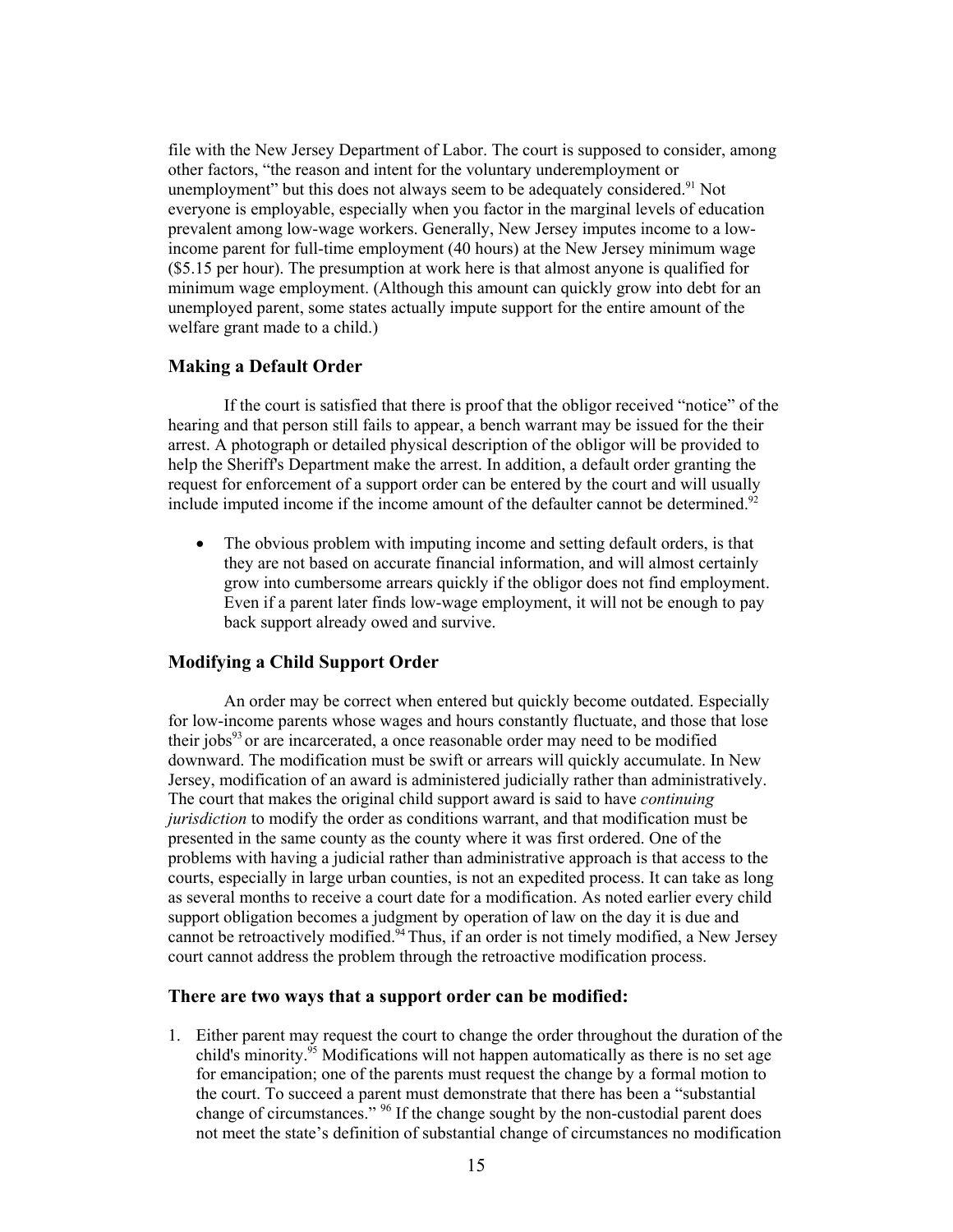will be granted. In order to modify an award the court must find the circumstances of the parties have changed since the date the order was entered.<sup>97</sup> The following is a list of some events that New Jersey Courts have concluded constitute a change of circumstances warranting a review of child support:[98](#page-28-88) significant change in income of custodial or non-custodial parent; change of custody; change in overnight visitation schedule; or change in child care cost or court approved extraordinary expense (such as private school). The adoption of revised guidelines does not qualify as changed circumstances. Note that *incarceration is not an automatic qualifying event* for a downward modification.

2. Under the IV-D program, child support can be reviewed once every three years without a showing of "substantial change in circumstances."<sup>99</sup> Three years is presumptive "changed circumstances" that can move the case forward to the exchange of financial information.<sup>100</sup> While the standard for change here is likely to be less stringent than the substantial change in circumstances standard some sources suggest that New Jersey still requires a change in income of at least 20% to generate a revised order.<sup>101</sup>

Obviously, to avoid the buildup of child support arrearages, it would behoove a parent to modify downward at the earliest possible time upon a change of circumstances. There are reasons why an application to modify does not happen in a timely fashion:

- x **A noncustodial parent may fear incarceration.** This is especially true if arrears have already started to mount. This fear is not unjustified. A bench warrant can be issued for the arrest of an obligor if he defaults at the initial support hearing. He may have to come up with a portion of the money to avoid arrest at the court.
- The parent didn't know about the order. An obligor might not have been aware of a child support order if it was issued on default and he never got notice. It is also possible that many mentally ill parents are subject to orders issued on default.
- A parent can't modify due to "temporary" unemployment. A temporary work stoppage may not qualify for a modification under the current terms of the guidelines (until the 3-year review comes up).
- A parent doesn't know how to go about it. There has been some effort to educate the public about child support issues including how to navigate the court system – but not nearly enough. Many people are extremely intimidated by the court system and are reluctant to engage it.

Court access is a problem for low-income litigants in other ways as well. In a system where the making of support orders is so fact-specific, it is in the best interest of a parent to come forward and make the best case to a hearing officer for the most realistic support order possible. Many low-income parents appear in court  $pro \, se$  – that is, unrepresented by an attorney. They may not understand how to explain the circumstances of their financial situations in a way that will get them the relief that they need within the confines of the law. They may be angry about the process entirely and not present themselves and their situation in the best light. Moreover, in communities devastated by high incarceration rates, many litigants avoid the courts at all costs – even when not appearing at all for a hearing works to their detriment.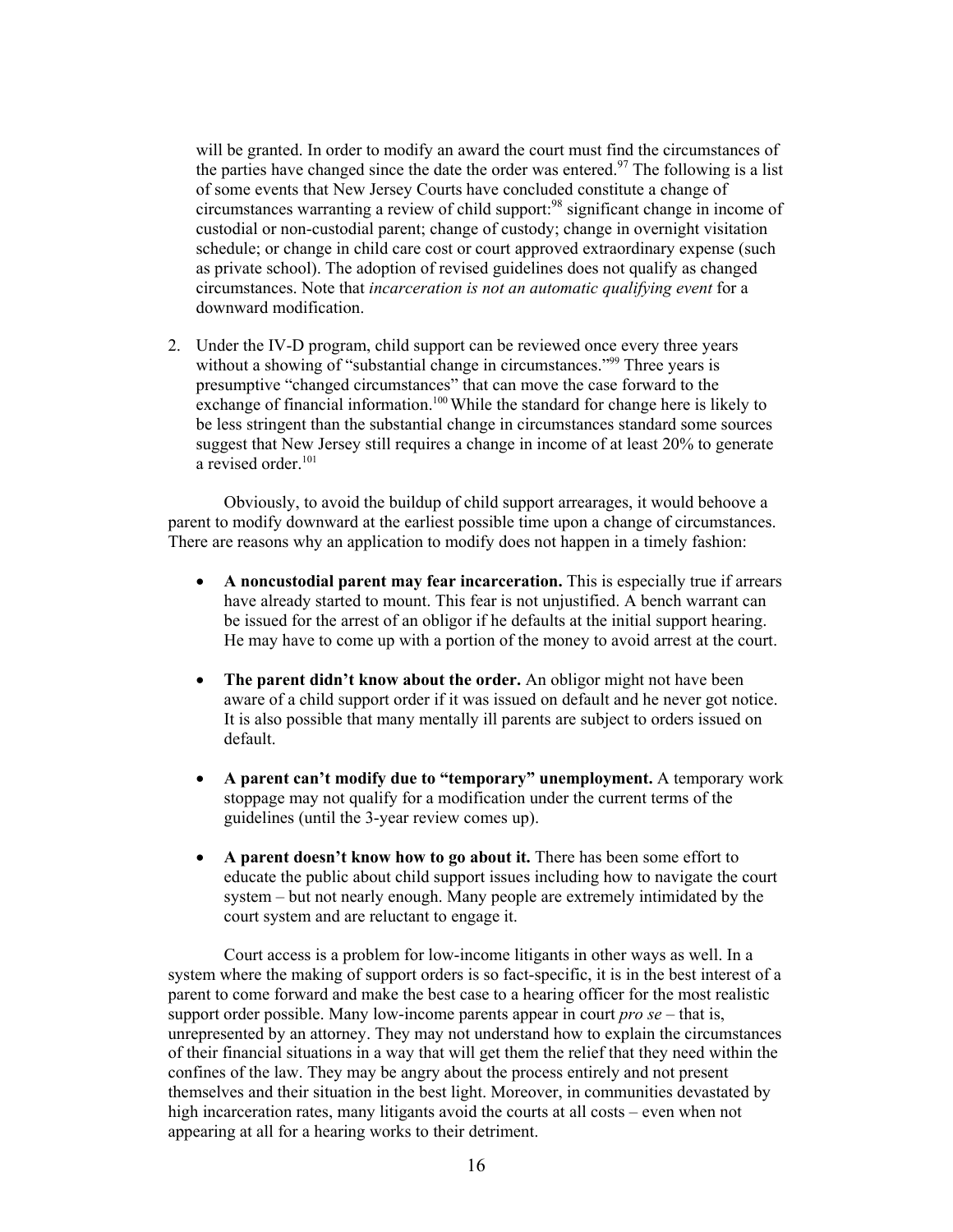#### **Adjusting Orders during Incarceration**

Since federal law prohibits retroactive forgiveness of child support arrears, the courts' view on whether incarceration alone justifies modification of a support order will determine the amount of debt that prisoners will be burdened with upon release.<sup>102</sup> The Supreme Court of New Jersey has never directly ruled on this issue, and the appellate courts have somewhat shifting rationales for approaching the problem. Like many other jurisdictions, many courts in New Jersey and in other states consider incarceration to be "voluntary unemployment," which does not qualify for an automatic modification of an order.<sup>103</sup> However, other courts have found to the contrary.<sup>104</sup> Focusing on the prisoner's lack of assets rather than "voluntary" criminal behavior, those courts have deemed incarceration an appropriate justification for modification since it represents a significant financial change of circumstances.<sup>105</sup>

A convincing rationale for resolving this issue in New Jersey can be found in an appellate court ruling from 1999, where the court found that comparing incarcerated parents to those who reduce their earnings by *choice* fails to acknowledge that one who is incarcerated does not have the choice to *rectify* the situation in prison by increasing his earnings. [106 T](#page-28-96)he court opined:

jOne significant difference between an incarcerated obligor and one who is not incarcerated but who has engendered a reduction in income voluntarily is that the latter individual is free to rectify the situation by changing or taking on additional jobs. While so many courts of other jurisdictions, and one court in this state, have compared incarcerated obligors to those who reduce their earnings by choice, these courts fail to acknowledge that the incarcerated obligor chose to commit a crime, but the choice to rectify the situation does not exist. $i^{107}$ 

More importantly, the court emphasized significant policy considerations in making its decision. This decision proffers the "best interest of the child" standard in fashioning a remedy by focusing on the child and not the prisoner. The court suggested that the likelihood of the child prospectively receiving support is greater if the incarcerated obligor is not saddled with debt, or:

"[t]he ultimate accrued arrearage may present an impregnable wall which will deter the payment of future support... Suspending the payment of support and postponing a decision as to future support eliminates the accrual of arrears, yet does not reward the criminal who is fully apprised that upon release the support obligation will be reinstated and, based upon his ability to pay an arrearage, which will be established commensurate with his income.<sup>[108](#page-28-98)</sup>

As a practical matter, a court adopting this approach still requires a motion to modify the order, which will then be deferred to an inactive calendar until release. At that point the court can also assess the other debts that the obligor may owe and modify the order from the date of the original application. A Florida Supreme Court recently used this decision for a nearly identical ruling.<sup>109</sup>

The lack of one singular approach to dealing with the effects of incarceration on support orders in New Jersey makes every case extremely fact specific. Where does this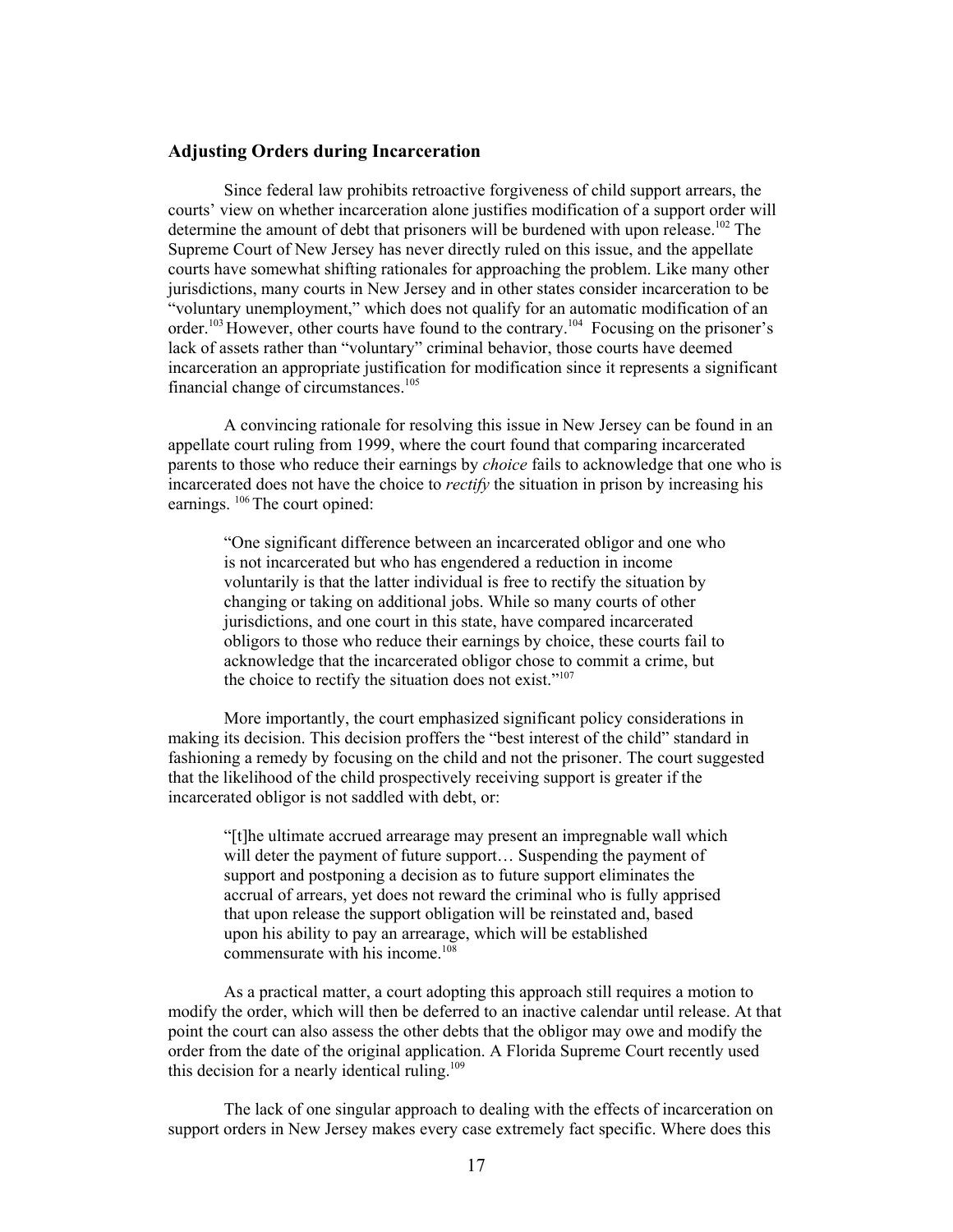leave incarcerated people seeking downward modifications? Judges take various ad-hoc approaches to resolving requests for downward modifications, but several things are certain. First and foremost, currently a request for modification must be affirmatively made for any action at all to occur. The sooner the motion is made the better, as the current law prohibits retroactive modification, and arrears will continue to mount until it is done. It should be noted that a court would be within the confines of the law for a hearing officer to simply decline to hear the motion and deem the incarceration voluntary (if chooses to do so). It appears that there are varying approaches between the courts throughout the state in making determinations in these cases. Second, regardless of the approach, if an incarcerated parent has resources outside of prison, he or she will be expected to continue to use them to fulfill the support obligation. As a practical matter, since most inmates are low-income, few would fall under this category.

#### <span id="page-23-0"></span>**Problems with Modifying Arrears While Incarcerated**

There are many problems that can occur for individuals that need to modify orders with mounting arrears while they are incarcerated:

- Some incarcerated individuals are not aware that they even have a support order pending, and will not take any action to seek a remedy for the accrual.
- Parents who have orders outstanding don't often know that they are required to file a motion for a downward modification to suspend the child support. Many assume that the court automatically suspends them during incarceration because it is not possible for parents to pay support while in prison. This is a common misperception that can be costly to prisoners.
- x By the time they are provided this information, they have accumulated thousands of dollars in arrears and interest. Additionally, there are no standardized procedures within the correctional facilities to assist inmates with processing the forms correctly. One serious problem that has been identified by the court system is that the *pro se* motions submitted by inmates are inadequate for processing. This creates delay in establishing a formal case, as applications are rejected and sent back and forth to the facilities for correcting. In the meanwhile, arrears continue to mount.

Within the statutory and regulatory framework that currently exists, it is most prudent to address child support arrears before they mount. Suggestions for achieving this goal can be found in the Recommendations section of this paper.

### **Endnotes**

 $\overline{a}$ 

<sup>&</sup>lt;sup>1</sup> National Women's Law Center and Center on Fathers Family and Public Policy, *Dollars and Sense: Improving the Determination of Child Support Obligations for Low-Income Mothers, Fathers and Children* (2002), at 2. See generally for a balanced discussion of public policy on interrelated welfare and family law issues designed to promote effective co-parenting relationships and ensure emotional and financial support for children.

<sup>&</sup>lt;sup>2</sup> For families leaving welfare, child support amounts to 30% of the families' income. *See* Paula Roberts, *Child Support-An Overlooked Issue for Low-Income Clients* (National Center on Poverty Law 2002) at 196.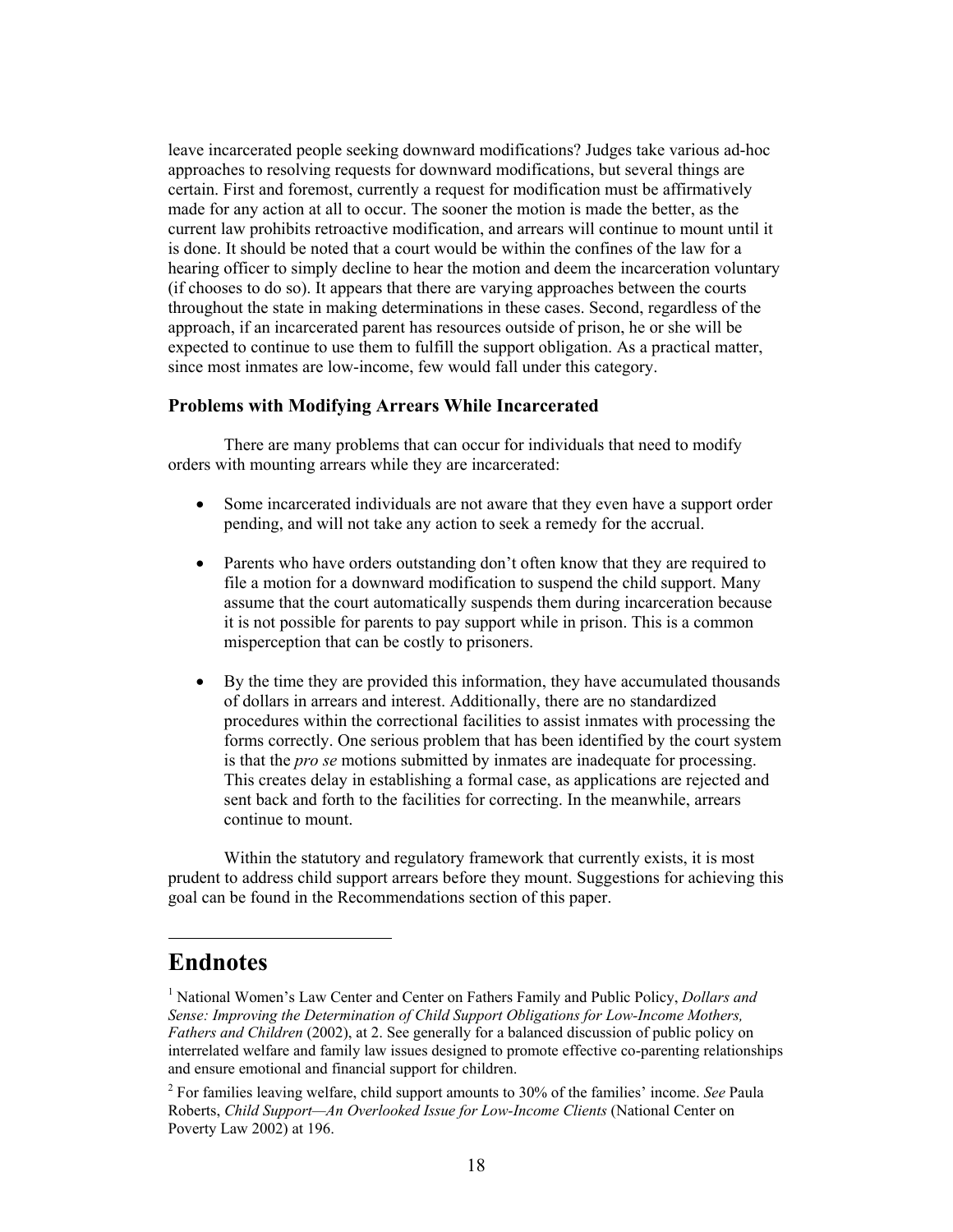3  $3$  In 1999, more than a quarter of low-income fathers who paid child support spent 50 percent or more of their personal income on child support, while only 2 percent of non-poor fathers spent that much. Elaine Sorenson and Helen Oliver, *Policy Reforms are Needed to Increase Child Support from Poor Fathers*, at 5 (Urban Institute 2002).

<sup>4</sup> *See id*. S*ee also* Elaine Sorenson and Helen Oliver, 2002. *Child Support Reforms in PRWORA: Initial Impacts,* (The Urban Institute, *Assessing the New Federalism*, Discussion Paper 02-02).

5 Paula Roberts, *An Ounce of Prevention and a Pound of Cure* (Center for Law and Social Policy 2001), available at w[ww.clasp.org](http://www.clasp.org/).

6 Laura W. Morgan, Child Support Guidelines: Interpretation and Application, (Aspen Publishers 1996), citing U.S. Census Bureau, U.S. Dep't of Commerce, Money Income and Poverty Status of Families and Persons in the United States: 1985 (Current Population Reports, Series P-60, No. 154, 1986); U.S. Census Bureau, U.S. Dep't of Commerce, Child Support and Alimony: 1985 Supplemental Report (Current Population Reports, Series P-23, No. 154, 1989).

 $7$  See id.

<sup>8</sup> *See id.* AFDC required a dependent child and absent parent.

<sup>9</sup> Title IV-D, Social Security Act, Pub. L. No. 93-647, § 101, 88 Stat. 2351 (codified as amended at 42 U.S.C.A. §§ 651-665.)

<sup>10</sup> Excerpt from "Child Support Enforcement Program," Background Material and Data on Programs within the Jurisdiction of the Committee on Ways and Means, COMMITTEE ON WAYS AND MEANS, U.S. HOUSE OF REPRESENATIVES (2000 Green Book, 17th edition).

 $11$  While it still serves that function, it has expanded to ensure that all children with a non-resident parent receive support, whether or not they receive cash benefits from the TANF program.

<sup>12</sup> Sorenson and Oliver, *Child Support Reforms in PRWORA*, at 8. The federal government currently reimburses the states for 66% of administration costs.

 $13$  42 U.S.C.A. §§ 608(a) 2 and §§ 608(a) 3.

<sup>14</sup> Legislation has recently been proposed under TANF Reauthorization which would pass through all of the aid to the family, under the theory that noncustodial parents would have more incentive to pay if the children were to receive the support directly. *See Dollars and Sense*, at 9.

<sup>15</sup> New Jersey allows a pass-through of up to \$50.00 per family, regardless of the number of children or support orders. *See also* Paula Roberts and Michelle Vinson, *State Policy Regarding*  Pass-Through and Disregard of Current Month's Child Support Collected for Families Receiving *TANF-Funded Cash Assistance* (Center for Law and Social Policy, August 2004).

 $16$  42 U.S.C.A. § 657(a)(1).

<sup>17</sup>*Id*. § 654(29)(A)(i). Good cause is usually evidence of domestic violence that may put parents or their children at risk. The TANF agency makes the determination of what constitutes good cause.

 $18$  42 U.S.C.A. § 654(6). Non-TANF families must pay a modest fee to use their services.

<sup>19</sup> Pub. L. No. 98-378, currently codified at 42 U.S.C.A.  $\S$  667(a).

<sup>20</sup> 42 U.S.C.A. § 666(a)(9). The court can, under the terms of the federal statute, end a support obligation by operation of law if a parent brings a motion to terminate support due to the emancipation of a child who is 23 years old and has never attended college. The courts can declare a child emancipated and vacate all support that has accrued since the child's  $18<sup>th</sup>$  birthday or high school graduation.

<sup>21</sup> Pub. L. No. 100-485, currently codified at 42 U.S.C.A. § 667(b)(2).

22 Pub. L. No. 104-193, codified at 42 U.S.C.A. § 1305.

 $23$  42 U.S.C.A. § 666(a)(4).

 $24$  42 U.S.C.A. § 653(g).

 $25$  42 U.S.C.A. § 666 (a)(16).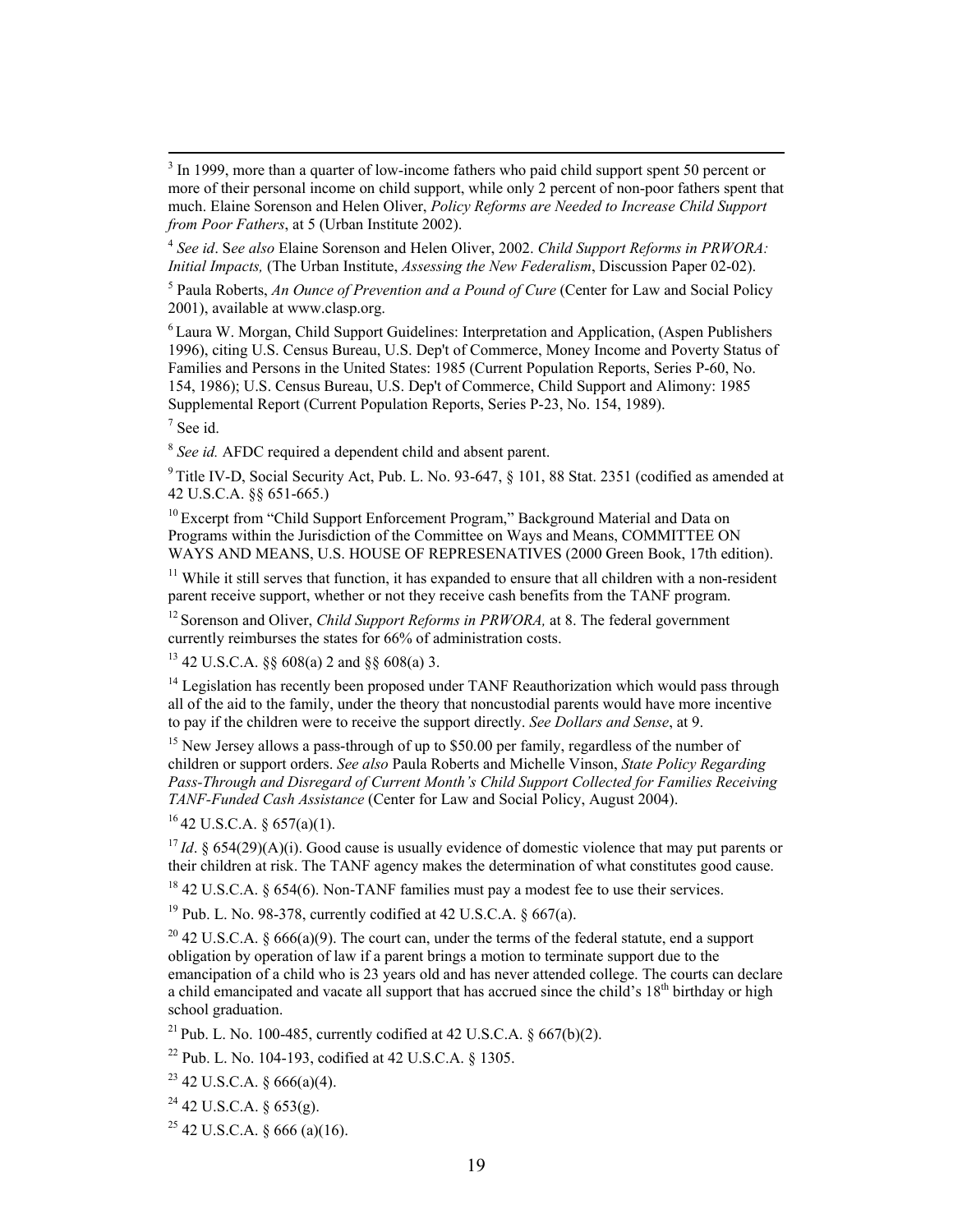29 N.J.S.A. 2A: 17-56.52.

30 N.J.S.A. 2A: 17-56.43.

 $31$  N.J.S.A. 2A: 17-56.8.

<sup>32</sup> For an understanding of how low-income parents end up with support orders that exceed their ability to pay, *see supra* Appendix, Pattern and Practice: How Child Support Really Works.

33 Elaine Sorenson, *Child Support Gains Some Ground*, Snapshots III, Accessing the New Federalism (Urban Institute, October 2003) citing data from the 1997, 1999, and 2002 rounds of the National Survey of America's Families (NSAF).

<sup>34</sup> Sorenson and Oliver, Child Support Reforms in PRWORA, at 36.

<sup>35</sup> See id.

<sup>36</sup> *See generally* Nancy Fishman and Ken Zimmerman, *Roadblock on the Way to Work: Driver;s License Suspension in New Jersey* (New Jersey Institute for Social Justice, October 2001).

 $37$  See generally Elaine Sorenson and Chava Zibman, Poor Dads Who Don't Pay Child Support: Deadbeats or Disadvantaged? (Urban Institute 2001).

38 Elise Richer, Abby Frank, Mark Greenberg, Steve Savner, and Vicki Turetsky, *Boom Times A Bust: Declining Employment Among Less-Educated Young Men*, (Center For Law and Social Policy, July 2003) at 3.

<sup>39</sup> See id, at 6. Young African-American men have fared most poorly in this study, as evidenced by a 13 percent drop in employment over the last two decades. The group analyzed did not include young men who were institutionalized, and their lack of employment did not even factor into the study, so that the inclusion of this data would have made the numbers even more daunting.

 $40$  See id.

41 Jeremy Travis, Sinead Keegan, Eric Cadora, et al, *A Portrait of Prisoner Reentry in New Jersey*, (Urban Institute, November 2003) at 65.

 $42$  See id.

<sup>43</sup> *See id.* Note that data is drawn from a 2002 release cohort (14,849).

<sup>44</sup> *See id. Also see* Bruce Western, *Incarceration, Employment and Public Policy*, Session 3 of the New Jersey Reentry Roundtable (April 2003) (suggesting that incarceration reduces wage growth by limiting access to career jobs during high earning years).

<sup>45</sup> See id. It can be reasonably argued that those economic supports were not sufficient to improve the quality of their lives in a significant enough way to ever transcend low-wage status. The relevant point here is that there are some government services available to mothers that are not available to fathers despite their similar economic status.

<sup>46</sup> Sorenson and Zibman, Poor Dads Who Don't Pay Child Support: Deadbeats or Disadvantaged?, at 3-4.

<sup>47</sup> National Child Support Enforcement Strategic Plan, FY 2005-2009, Department of Health and Human Services, U.S.A.

<sup>48</sup> *See id*, at 12.

<sup>49</sup> Paula Roberts, Pursuing Justice: A Strategic Approach to Child Support Arrears in California, Center for Law and Social Policy (May 2002).

<sup>50</sup> *See generally*, Paula Roberts, An Ounce of Prevention.

51 Michelle Ganow Jones, *Options to Help Low-Income Noncustodial Parents Manage Their Child Support Debt,* Welfare Information Network, Issue Notes (October 2002) at 2.

 $26$  42 U.S.C.A. § 666(a).

 $^{27}$  N.J.S.A. 2A: 56.7a.

<sup>28 15</sup> U.S.C.A. § 1673.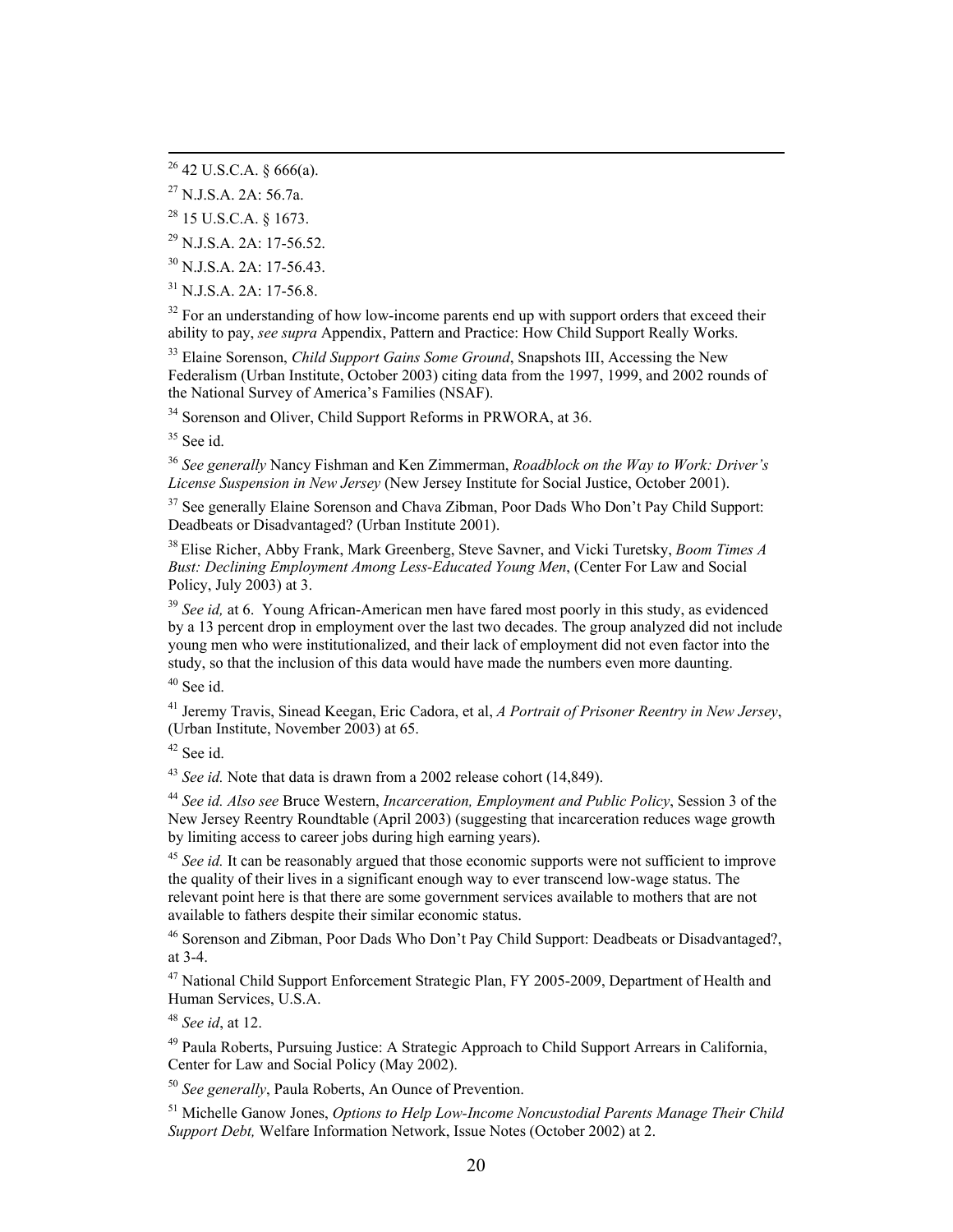<sup>53</sup> *See* U.S. Department of Health and Human Services, Administration for Children and Families, *Child Support Enforcement Fiscal Year 2003 Preliminary Report* at [http://www.acf.hhs.gov.](http://www.acf.hhs.gov./)

<sup>54</sup> See Heather Koball and Desiree Principe, Do Nonresident Fathers Who Pay Child Support Visit Their Children More? (Urban Institute 2002).

<sup>55</sup> *See generally*, Coming Home for Good: Meeting the Challenge of Prisoner Reentry in New Jersey, (New Jersey Institute for Social Justice, December 2003).

 $56$  A majority, including 55% of state prisoners and 63% of federal prisoners, reported having children under the age of 18. *See* Christopher Mumola, *Incarcerated Parents and Their Children*, Bureau of Justice Statistics Special Report, U.S. Department of Justice (August 2000).

 $57$  This analysis does not include fathers who are incarcerated for non-payment of child support, although they too come from disproportionately low-income communities.

58 Jessica Pearson, *Building Debt While Doing Time: Child Support and Incarceration*, American Bar Association Judge's Journal, No. 1, Vol. 43 (Winter 2004), citing Theonnes, Child Support Profile: Massachusetts' Incarcerated and Paroled Parents, Center for Policy Research (2002), note 17 at 16.

<sup>59</sup> *See* Jessica Pearson, *Building Debt While Doing Time*, for an analysis of various approaches used by the states to address arrears accumulation for incarcerated individuals.

60 Marc Mauer, *Race to Incarcerate* (1999) at 198. *See also* Ann Cammett, *Incarcerated Mothers*, (Center for Law and Social Justice, Winter 2003) at 2.

61 42 U.S.C.A. § 666(7). Also, see generally, Rebecca May, *The Effect of Child Support and Criminal Justice Systems on Low-Income Noncustodial Parents,* Center on Fathers Family and Public Policy (June 2004), at 20.

<sup>62</sup> For an overview of legal barriers resulting from incarceration, *see* Nancy Fishman, *Briefing Paper: Legal Barriers to Prisoner Reentry in New Jersey*, prepared for the New Jersey Reentry Roundtable (April 2003). According to the 2000 census, about three quarters of workers in New Jersey drive alone to work, with less than ten percent using public transportation. Recent figures from the New Jersey Department of Labor indicate that ninety percent of job openings listed by employers with the county One Stop Career Centers were not accessible by public transportation, following a statewide trend that has most job growth occurring in suburban areas.

<sup>63</sup> *See id*.

<sup>64</sup> *See id.*

65 N.J.S.A. 2A:17-56.23a.

 $^{66}$  N.J. State Senate Bill No. 1930, 211<sup>th</sup> Legislature, Sponsored by Senator Wayne R. Brvant. District 5, proposed October 14, 2004.

 $67$  15 U.S.C.A. § 1637(b). Under the Consumer Credit Protection Act (CCCPA), if the obligor supports only one family, the maximum amount that may be withheld for child support purposes is 60 percent of his disposable income (gross pay minus deductions). If he has more than one family the maximum amount that can be withheld is 50 percent. Both of these amounts can be increased to 65 or 55 percent respectively if the support payments are in arrears more than 12 weeks. Child support is the first payment garnished, but federal law applies to all other creditors, which are included in the 65 garnishment percent cap.

<sup>68</sup> *See* Paula Roberts*, An Ounce of Prevention*, *Appendix 6*, *State Collection Policies* (for a list of other state garnishment percentages) at 40.

<sup>69</sup> *See* N.C. Gen. Stat. 50-13.10(d)(4)).

<sup>70</sup> *See* CODE of VA. S20-108.2

<sup>71</sup> *See Appendix* for a complete discussion of this issue.

<sup>72</sup> *See* Jessica Pearson, Building Debt While Doing Time, at 5.

 <sup>52</sup> See id.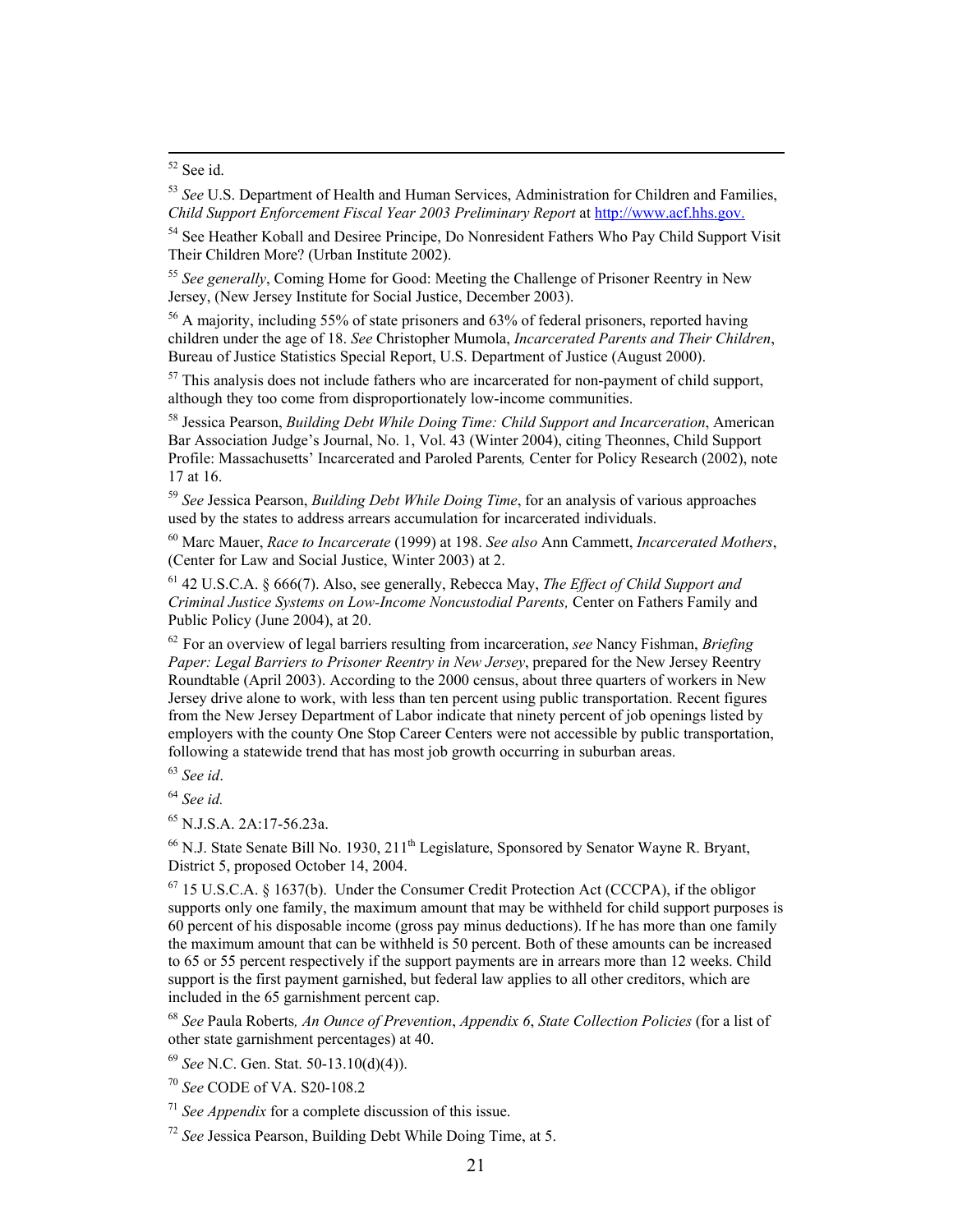73 Ore. Administrative Rule 461-200-3300. *See* Paula Roberts, *Pursuing Justice*, at 24.

74 N.Y. Family Law §240(1-b)(g) and F.C.A. §413(g). *See also Nicholson v. Gavin*, 207 A.D.2d 402, 615 N.Y.S.2d 458 (2 Dept. 1994).

<sup>75</sup> *See* Appendix and Rule 5:6B.

 $76$  The practice of imputation is not mandated, but at work here is the prevailing belief that most people are able to work full-time at minimum wage and orders are set accordingly at that rate.

 $77$  See id.

<sup>78</sup> *See* Paula Roberts, *An Ounce of Prevention*, at 13-16, for an analysis of various state programs.

 $79$  It is unlikely that the state would take any part in advising custodial parents to waive any child support arrears due to them.

 $80$  See Daniel L. Hatcher and Hannah Lieberman, Breaking the Cycle of Defeat for "Deadbroke" Noncustodial Parents Through Advocacy on Child Support Issues (Journal of Poverty Law and Policy (May-June 2003), FN 32 at 10.

<sup>81</sup> *See* Elise Richer, et al, *Boom Times a Bust*, at 12.

<sup>82</sup>Abbey Frank, Where the Funds Are: Potential Use of Child Support Funds for Transitional Jobs Programs (Center for Law and Social Policy, September 2004) at 1.

 $83$  See id.

<sup>84</sup> The Center for Law and Social Policy recommends the use of incentive funds that are given to states as a result of their performance on five program performance measures. While no state has yet applied to use federal child support funds specifically to fund a transitional jobs program, several states are using these funds to provide employment services for noncustodial parents. This would be a productive way to increase the employability of low-skilled, noncustodial parents, and in turn increase support payments. *See* Abby Frank, *Where the Funds Are,* at 3.

85 42 U.S.C. A. § 608 (a)(3). *See also* HHS Action Transmittals 97/17 and 98-24. Child support recipients on TANF must assign to the state all rights to unpaid child support owed before and during the assistance period.

86 N.J.S.A. 2A: 4-30.65(1). Support is determined according to the guidelines contained in N.J. Court Rule 5:6A. *See* also *See* Appendix IX-A of Rule 5:6A.

[\(http://www.judiciary.state.nj.us/csguide/ix-a.pdf\)](http://www.judiciary.state.nj.us/csguide/ix-a.pdf) at 2-3. Some state models for determining support look at the financial capacity of the non-custodial parent, or sets aside a certain amount of the non-custodial parent's income for self-support.

 $87$  The factors that are considered in fixing the amount of child support generally include the child's share of expenses for housing, food, clothing, transportation, entertainment, unreimbursed health care up to \$250 per child per year, and miscellaneous items. *See* Appendix IX-A, 7, 22-23 for more specific information. For a basic child support award schedule, *see* Appendix IX-F of NJSA R. 5:6A. Worksheets for calculating a support award are attached as Appendices B-E. For a detailed discussion of the support guidelines and supporting data see New Jersey Administrative Office of the Courts, Final Report of the Supreme Court Family Division Practice Committee on Proposed Revisions to the New Jersey Child Support Guidelines, Rule 5:6A and Appendix IX of the New Jersey Court Rules, Report to the Supreme Court, March 1996.

<sup>88</sup> See Appendix IX-A, 20. "If an obligor's net income, after deducting that person's share of the total support award, is less than  $105\%$  of the U.S. poverty guideline for one  $\ldots$  the court shall carefully review the obligor's income and living expenses to determine the maximum amount of child support that can reasonably be ordered without denying the obligor the means of self support at a minimum subsistence level."

<sup>89</sup> *See* Appendix IX-F (20)(a).

<sup>90</sup> *See* Appendix IX-A, 10.